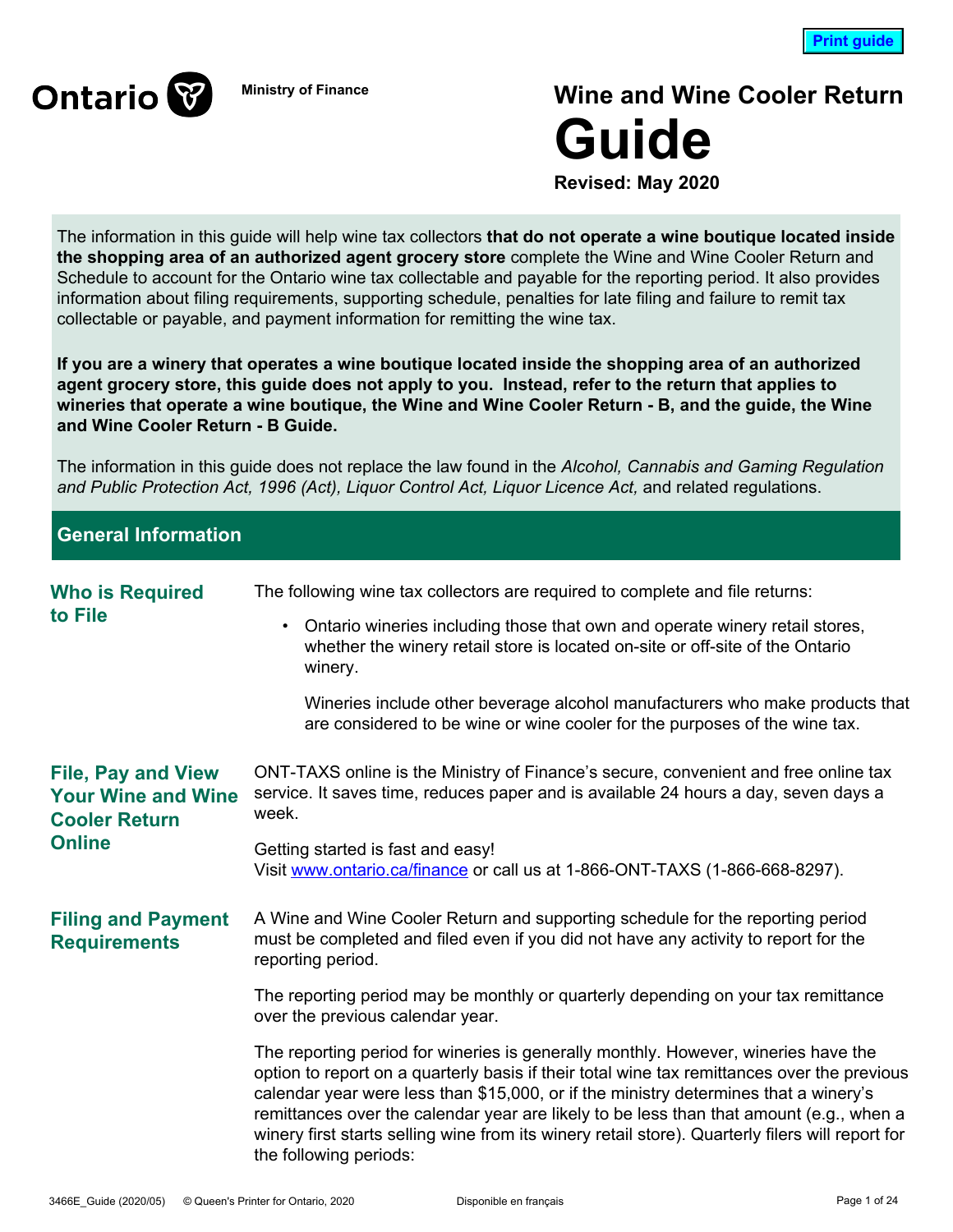| January through March, |  |
|------------------------|--|
|------------------------|--|

- April through June,
- July through September, and
- October through December.

The ministry will notify you of your winery's filing period when you receive your first return of the reporting year. Wineries that qualify and choose to file quarterly will remain quarterly filers for the full reporting year commencing July.

**"Schedule A – Product Distribution Report"** is a supporting schedule and must be completed and accompany the return.

The return and supporting schedule must be filed with the remittance of tax **on or before the 20th day of the month following the reporting period.** 

Should the return due date fall on a day when the ministry is not open during its regular hours of business, then the due date is extended to include the next day when the ministry is open during regular business hours.

A return and schedule for each reporting period will be mailed to you the month before the return and schedule are due. Electronic filing is also available through ONT-TAXS online. If you choose to file your returns electronically, you will have the option of stopping paper returns from being mailed to you, but you may request paper copies at any time by contacting the ministry at the address or telephone number provided on page 4 of this guide or by submitting a request through ONT-TAXS online.

**Penalties Failure to File a Return by the return's due date:** This may result in the assessment of a penalty equal to the **sum** of 10% of the tax collectable **and** 5% of the tax payable for the period covered by the return.

> **Failure to Remit Tax with Return:** This may result in the assessment of a penalty equal to the **sum** of 10% of the tax collectable **and** 5% of the tax payable for the period covered by the return.

**Identification Number** Your Identification Number is the unique number assigned by the ministry to your wine tax account and noted on your return.

**Reference Number** This is a unique number assigned by the ministry to each return and accompanying schedule it issues to a tax collector. For effective service when communicating with the ministry, please use this unique reference number to identify a particular return/ schedule, in addition to quoting your Identification Number.

#### **Change of Information** Please notify the ministry of any changes to your business name, address, business structure or contact information. The ministry address and telephone number are provided on page 4 of this guide. When contacting the ministry be sure to use your Identification Number.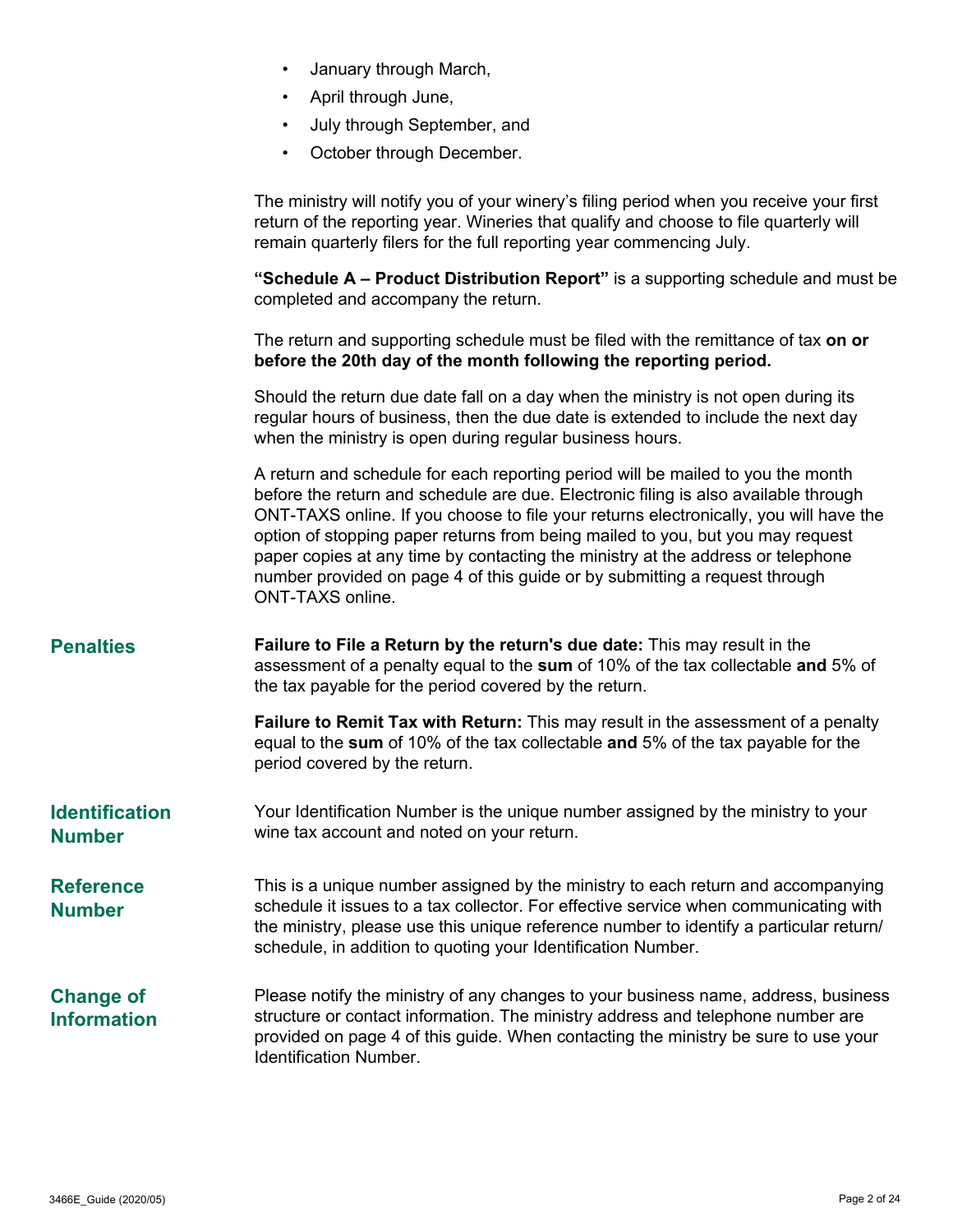| <b>Records</b><br><b>Retention</b> | In order to enable the accurate determination of the tax collectable and payable<br>under the Act, you are required to keep at your place of business or residence in<br>Ontario:  |
|------------------------------------|------------------------------------------------------------------------------------------------------------------------------------------------------------------------------------|
|                                    | records and books of account in support of all entries on the return and<br>schedules, and                                                                                         |
|                                    | • every document which verifies the information in the records and books.                                                                                                          |
|                                    | You must retain these items for a period of at least seven (7) years following the<br>end of the fiscal year that relates to the record or the last entry made in the book.        |
|                                    | For further information regarding records retention, please refer to the Tax<br>Information Bulletin Retention/Destruction of Books and Records.                                   |
|                                    | For further information regarding audits, please refer to the Tax Information Bulletin<br>What to Expect During an Ontario Ministry of Finance Audit.                              |
|                                    | Copies of both bulletins are available at www.ontario.ca/finance or by calling the<br>ministry at 1-866-ONT-TAXS (1-866-668-8297).                                                 |
| <b>Certification</b>               | <b>Online certification</b>                                                                                                                                                        |
|                                    | When filing your return through ONT-TAXS online, a separate certification is required<br>for the return and Schedule A. In order to certify that the information in the return and |

**Paper certification** 

The name and title of the person signing the return must be printed legibly in the space provided.

Schedule A is, to the best of the knowledge of the authorized signing officer, true, correct and complete, select the boxes identified for the return and Schedule A.

If you are not filing your return through ONT-TAXS online, then the return, which covers the schedule as well, must be signed and dated by an authorized signing officer. The information contained in the return and schedule must, to the best of the knowledge of the authorized signing officer, be true, correct and complete.

If the return is signed by a third party (such as your accountant or solicitor), the ministry needs your authorization for the third party to represent you. A properly completed **Authorizing or Cancelling a Representative** form must be returned to the ministry in advance of filing the return. Forms are available on the ministry's website www.ontario.ca/finance (enter webpage number "113" into the "Find page" field at the bottom of the website).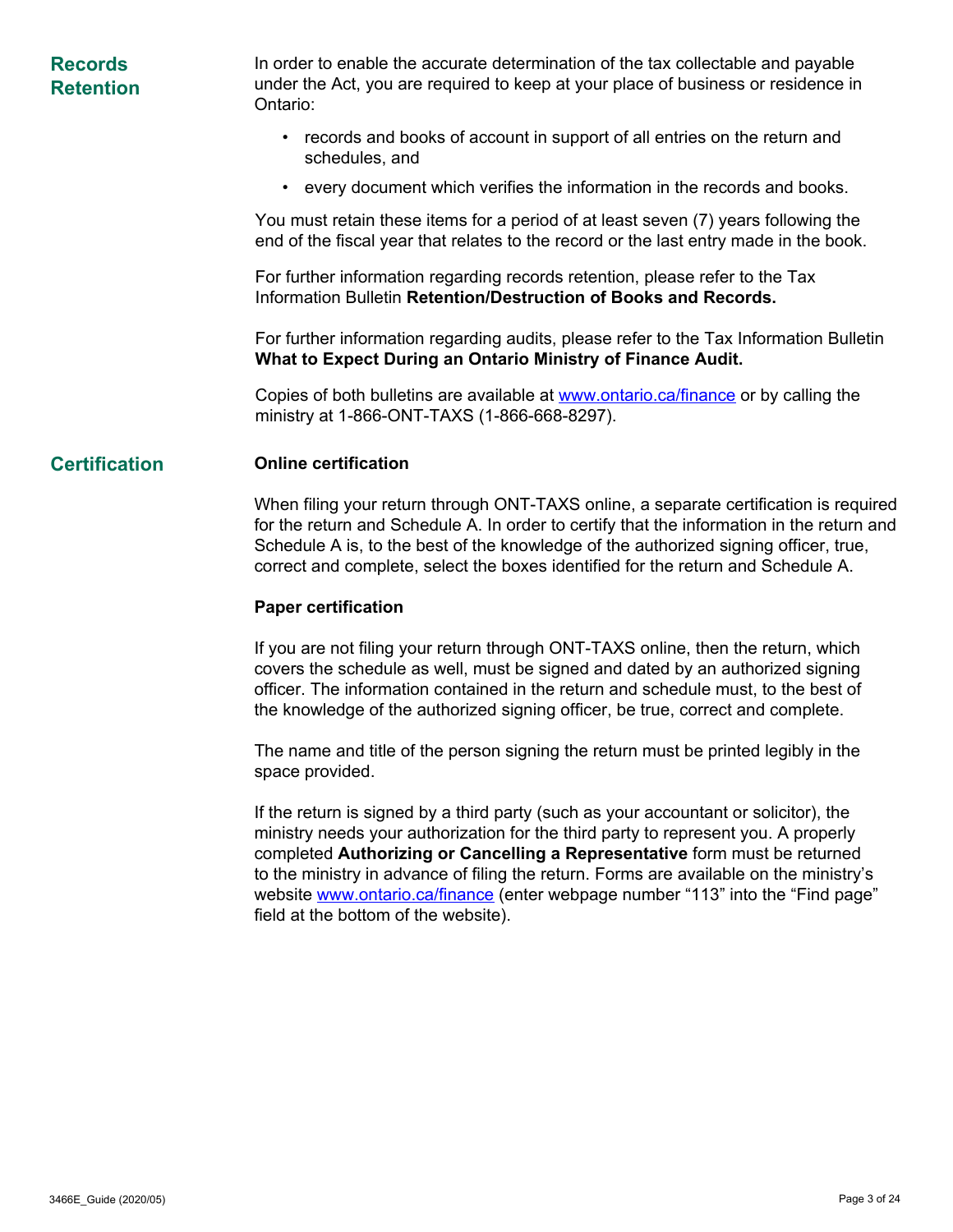| <b>Freedom of</b><br><b>Information</b>    | Personal information collected within the Wine and Wine Cooler Return and schedule is<br>collected under the authority of the Alcohol, Cannabis and Gaming Regulation and<br>Public Protection Act, 1996, and will be used for the purposes of the Act. Questions<br>about the collection of this information should be directed to an agent with the ministry<br>at 1-866-ONT-TAXS (1-866-668-8297) or in writing to:<br>Senior Manager, Account Management<br><b>Account Management and Collections Branch</b><br>Ministry of Finance<br>4 <sup>th</sup> Floor, 33 King Street West<br>Oshawa ON L1H 8H5<br>Telephone: 1-866-ONT-TAXS (1-866-668-8297) ext. 19110                                                                                                                                                                                           |                                                                                                                                       |  |  |  |
|--------------------------------------------|---------------------------------------------------------------------------------------------------------------------------------------------------------------------------------------------------------------------------------------------------------------------------------------------------------------------------------------------------------------------------------------------------------------------------------------------------------------------------------------------------------------------------------------------------------------------------------------------------------------------------------------------------------------------------------------------------------------------------------------------------------------------------------------------------------------------------------------------------------------|---------------------------------------------------------------------------------------------------------------------------------------|--|--|--|
| <b>Delivery of Returns</b><br>and Payments | Returns, schedules and payments may be filed using ONT-TAXS online at<br>www.ontario.ca/finance or by mail to:<br>Ministry of Finance<br>33 King Street West<br>PO Box 620<br>Oshawa ON L1H 8E9<br>Returns, schedules and payments are also accepted at certain ServiceOntario<br>Centre locations on behalf of the ministry. For ServiceOntario Centre locations,<br>hours of operation and telephone numbers, visit <b>www.ontario.ca/finance</b> (enter<br>webpage number "2706" into the 'Find page' field at the bottom of the website) or<br>call ServiceOntario toll free 1-888-745-8888 (TTY toll free 1-800-268-7095).<br>Print your Identification Number on the back of your cheque or money order. Your<br>cheque or money order should be made payable to the "Minister of Finance".<br>Note: Payments cannot be made at financial institutions. |                                                                                                                                       |  |  |  |
| <b>Enquiries</b>                           | <b>Address</b><br>Ministry of Finance<br><b>Account Management</b><br>and Collections Branch<br>33 King Street West<br>PO Box 625<br>Oshawa ON L1H 8H9                                                                                                                                                                                                                                                                                                                                                                                                                                                                                                                                                                                                                                                                                                        | Website<br>ontario.ca/finance<br><b>Toll free</b><br>1-866-ONT-TAXS (1-866-668-8297)<br><b>Teletypewriter (TTY)</b><br>1-800-263-7776 |  |  |  |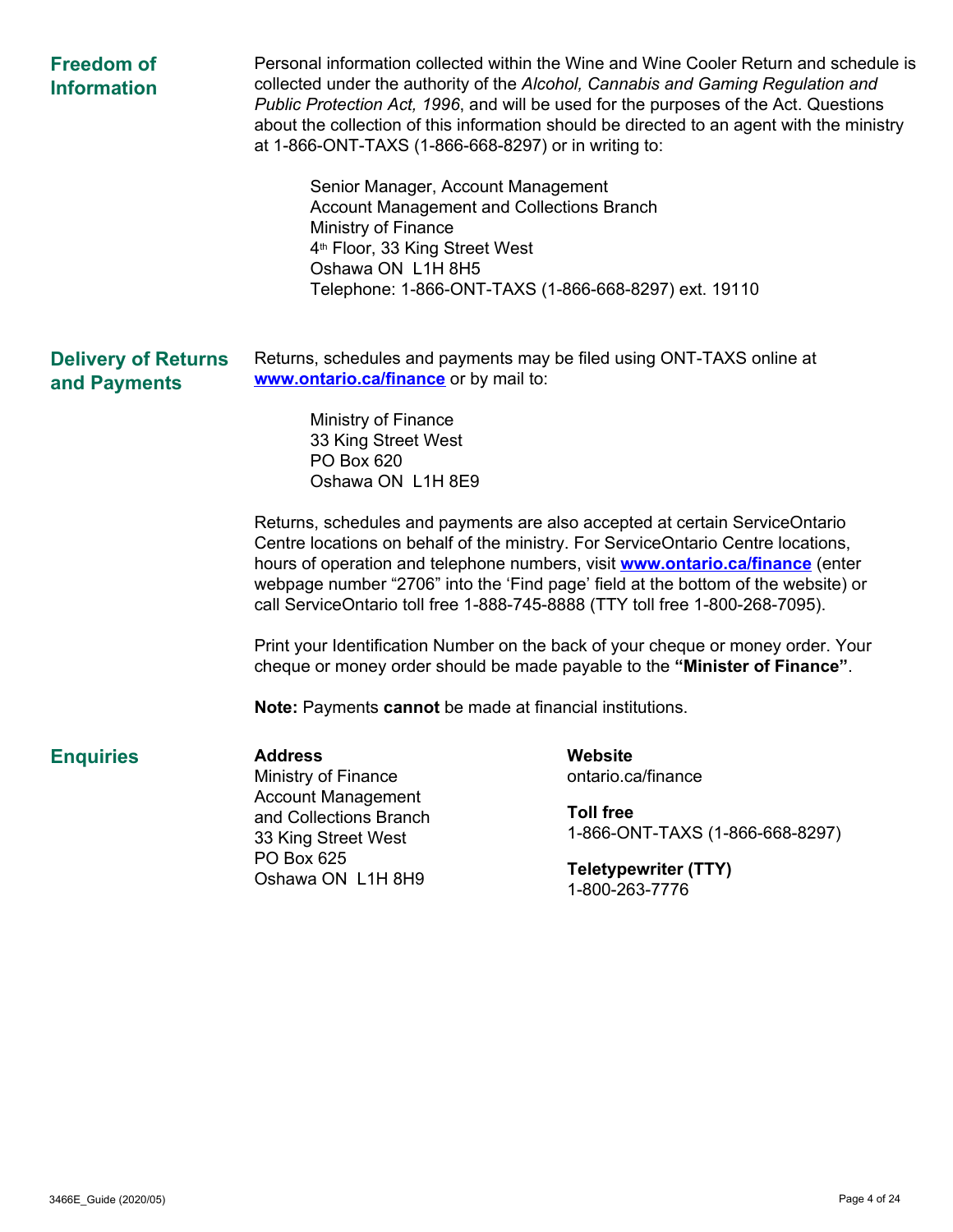# **Instructions for Completing the Return and Schedule A**

# **General Instructions:**

# **Complete Schedule A first.**

As the Wine and Wine Cooler Return relies on information contained in the Schedule A, it is recommended that you complete the Schedule A before completing the Wine and Wine Cooler Return.

The completion of Schedule A supports amounts reported on Lines 1, 2, 5, 6,10,11,14 and 15 of the return.

**Note:** As for all entries on the return and schedule, keep records supporting the amounts reported.

# **Wine Tax-Related Terms and Definitions**

To assist with the completion of the return and schedule, you may find it helpful to refer to the following wine tax-related terms and definitions.

**Wine Tax** Wine tax is the tax payable on wine and wine coolers pursuant to Part II of the *Alcohol, Cannabis Gaming Regulation and Public Protection Act, 1996.* 

> The wine tax comprises the basic tax, the volume tax and the environmental tax. Each component is recorded separately on the return.

• **Basic Tax**

The basic tax is the general tax on the defined "retail price" of the wine or wine cooler. The basic tax component of the wine tax for Ontario wine and Ontario wine coolers is reported separately from non-Ontario wine and non-Ontario wine coolers due to their different basic tax rates, and is calculated on the total "retail prices" of the types of wine and wine coolers (i.e., Ontario wines, Ontario wine coolers, non-Ontario wines and non-Ontario wine coolers).

Ensure you are using the correct wine basic tax rate in your "retail price" and basic tax calculations when reporting the taxable distributions on your Wine and Wine Cooler Return.

#### • **Volume Tax**

The volume tax is the tax on the amount of wine or wine cooler in the container. The volume tax component of the wine tax for wine is reported separately from wine cooler due to their different volume tax rates, and is calculated on the total volume of wine or wine cooler in the containers.

#### • **Environmental Tax**

The environmental tax is the tax on the container in which the wine and wine cooler is sold, and is calculated on the total number of non-refillable containers in which the wine and wine cooler is packaged.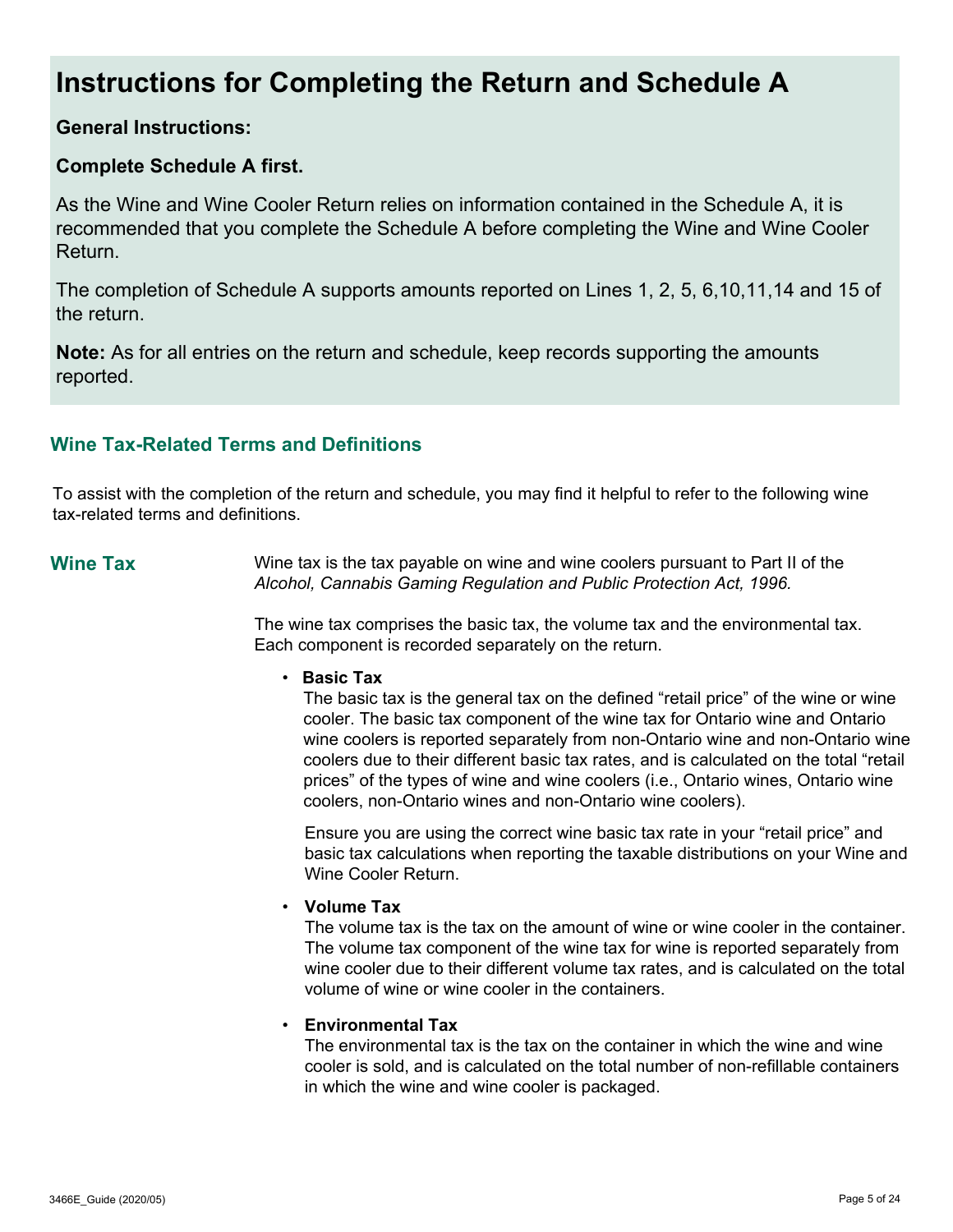| "Authorized<br><b>Grocery Store"</b> | "Authorized grocery store" means a grocery store whose operator is authorized<br>under clause 3 (1) (e.1) of the Liquor Control Act to sell wine or wine coolers<br>supplied from a wine boutique located inside the shopping area of the grocery store<br>as an agent of the wine boutique operator.                                                                                                                                                                                                                                                                |  |  |  |  |  |
|--------------------------------------|----------------------------------------------------------------------------------------------------------------------------------------------------------------------------------------------------------------------------------------------------------------------------------------------------------------------------------------------------------------------------------------------------------------------------------------------------------------------------------------------------------------------------------------------------------------------|--|--|--|--|--|
|                                      | Sales or distributions by a winery of its wine and wine coolers to an authorized<br>grocery store at which the winery is the operator of a wine boutique located inside<br>the shopping area of the authorized agent grocery store are subject to the wine tax.<br>The winery must collect the amounts on account of the wine tax at the time of the<br>sale or distribution to the authorized grocery store and remit the amounts to the<br>ministry with their Wine and Wine Cooler Return for the reporting period in which<br>the sale or distribution was made. |  |  |  |  |  |
|                                      | All other sales or distributions of wine or wine coolers to grocery stores are<br>generally considered to be sales or distributions to the Liquor Control Board of<br>Ontario.                                                                                                                                                                                                                                                                                                                                                                                       |  |  |  |  |  |
| "Wine Boutique"                      | "Wine boutique" means a winery retail store that is located inside the shopping area<br>of a grocery store and from which the winery is authorized under the Liquor Control<br>Act to sell wine to the public.                                                                                                                                                                                                                                                                                                                                                       |  |  |  |  |  |
| <b>Basic Price</b>                   | "Basic price" refers to the amounts to be reported for non-taxable sales in the<br>schedule (other than in respect of Line 9, Non-taxable distribution (other than by<br>sale), which is to be reported using the "retail price"). The "basic price" is the<br>"consumer price" minus the total of:                                                                                                                                                                                                                                                                  |  |  |  |  |  |
|                                      | 1. The amount of any deposit on the wine or wine cooler container that is<br>required to be collected or remitted under the Ontario Deposit Return<br>Program, and                                                                                                                                                                                                                                                                                                                                                                                                   |  |  |  |  |  |
|                                      | 2. All taxes imposed under Part IX of the Excise Tax Act (Canada) in respect of<br>the purchase of the wine or wine cooler (i.e., HST).                                                                                                                                                                                                                                                                                                                                                                                                                              |  |  |  |  |  |
|                                      | <b>Example:</b> Ontario wine, \$14.95 bottle (750 mL).                                                                                                                                                                                                                                                                                                                                                                                                                                                                                                               |  |  |  |  |  |
|                                      | 1. Deduct deposit (amount #1 above) in respect of the bottle:                                                                                                                                                                                                                                                                                                                                                                                                                                                                                                        |  |  |  |  |  |
|                                      | $$14.95 - $0.20 = $14.75.$                                                                                                                                                                                                                                                                                                                                                                                                                                                                                                                                           |  |  |  |  |  |
|                                      | 2. Deduct HST (amount #2 above, currently 13%) in respect of the purchase of<br>the bottle, rounded to the nearest cent:                                                                                                                                                                                                                                                                                                                                                                                                                                             |  |  |  |  |  |
|                                      | HST on bottle = $(\$14.75/1.13) \times 0.13 = \$1.6969$ , rounded to nearest cent = 1.70.                                                                                                                                                                                                                                                                                                                                                                                                                                                                            |  |  |  |  |  |
|                                      | $$14.75 - $1.70 = $13.05 = "basic price"$ of the bottle.                                                                                                                                                                                                                                                                                                                                                                                                                                                                                                             |  |  |  |  |  |
| <b>Consumer Price</b>                | "Consumer price" refers to the (store shelf) final purchase price of the wine or wine<br>cooler, as fixed by the Liquor Control Board of Ontario, or by the winery if the<br>Liquor Control Board of Ontario has not fixed a price.                                                                                                                                                                                                                                                                                                                                  |  |  |  |  |  |
| "Non-refillable<br>container"        | A "non-refillable container" is a container that the manufacturer of a beverage or<br>other person who initially fills the container with the beverage does not intend<br>to refill. Wine and wine coolers shipped in these containers are subject to the<br>environmental tax.                                                                                                                                                                                                                                                                                      |  |  |  |  |  |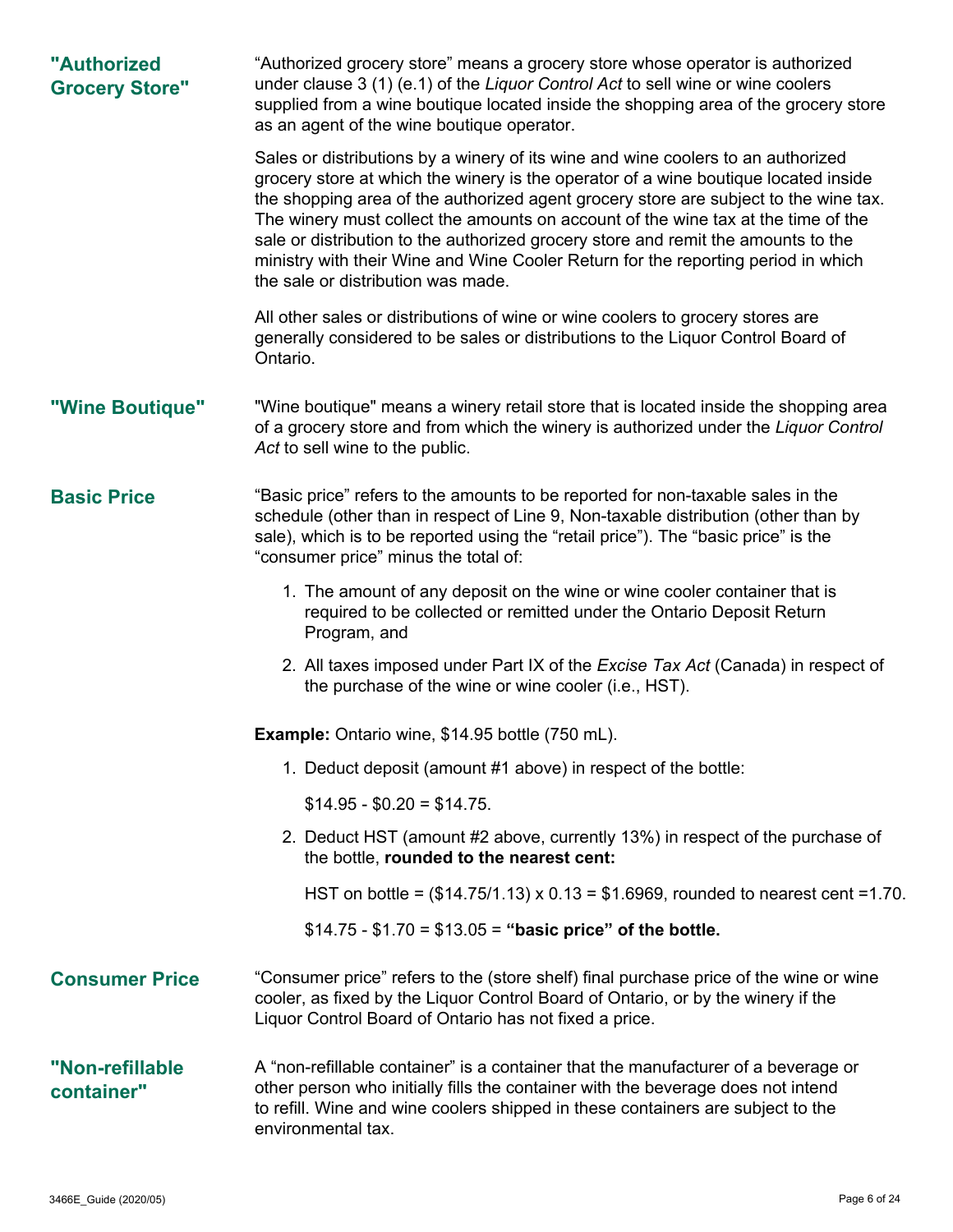| <b>Ontario Deposit</b><br><b>Return Program</b> | The Ontario Deposit Return Program refers to the liquor container deposit program<br>under Ontario Regulation 13/07 made under the Liquor Control Act.                                                                                                                                                                                                |  |  |  |
|-------------------------------------------------|-------------------------------------------------------------------------------------------------------------------------------------------------------------------------------------------------------------------------------------------------------------------------------------------------------------------------------------------------------|--|--|--|
|                                                 | For the purposes of the wine tax, the deposit amount is required in order to<br>calculate the "retail price" and "basic price" of the wine or wine cooler. The amount<br>of the deposit for regulated containers made of glass, "Tetra Pak" (polycoat) and<br>"Bag-in-a-Box" and Polyethylene Terephthalate (PET) (plastic) is:                       |  |  |  |
|                                                 | 10¢ if the container is more than 100 mL up to 630 mL, and                                                                                                                                                                                                                                                                                            |  |  |  |
|                                                 | 20 $¢$ if the container is more than 630 mL.                                                                                                                                                                                                                                                                                                          |  |  |  |
|                                                 | <b>Note:</b> This is not the same as the environmental tax.                                                                                                                                                                                                                                                                                           |  |  |  |
| "Ontario wine"<br>and "Ontario<br>wine cooler"  | "Ontario wine" and "Ontario wine cooler" have their own meaning under the Act<br>and may differ from what the wine industry may generally consider to be Ontario<br>wine or Ontario wine cooler.                                                                                                                                                      |  |  |  |
|                                                 | "Ontario wine" is wine that is Ontario wine for the purposes of the Liquor Licence<br>Act, and means:                                                                                                                                                                                                                                                 |  |  |  |
|                                                 | (a) wine produced in Ontario from grapes, cherries, apples or other fruits grown<br>in Ontario, the concentrated juice of those fruits or other agricultural products<br>containing sugar or starch and includes Ontario wine to which is added herbs,<br>water, honey, sugar or the distillate of Ontario wine or cereal grains grown in<br>Ontario, |  |  |  |
|                                                 | (b) wine produced by the alcoholic fermentation of Ontario honey, with or without<br>the addition of caramel, natural botanical flavours or the distillate of Ontario<br>honey wine, or                                                                                                                                                               |  |  |  |
|                                                 | (c) wine produced from a combination of,                                                                                                                                                                                                                                                                                                              |  |  |  |
|                                                 | (i) apples grown in Ontario or the concentrated juice thereof to which is added<br>herbs, water, honey, sugar or the distillate of Ontario wine or cereal grains<br>grown in Ontario, and                                                                                                                                                             |  |  |  |
|                                                 | (ii) the concentrated juice of apples grown outside of Ontario,                                                                                                                                                                                                                                                                                       |  |  |  |
|                                                 | in such proportion as is prescribed under the Liquor Licence Act.                                                                                                                                                                                                                                                                                     |  |  |  |
|                                                 | "Ontario wine cooler" is Ontario wine or a beverage containing Ontario wine that<br>contains not more than seven (7) per cent alcohol by volume.                                                                                                                                                                                                      |  |  |  |
| "Retail Price" of<br>wine and wine              | Under the Act, the "retail price" of the wine or wine cooler is the "consumer price" minus<br>the total of the following amounts:                                                                                                                                                                                                                     |  |  |  |
| coolers                                         | 1. The amount of any deposit on the wine or wine cooler container that is required<br>to be collected or remitted under the Ontario Deposit Return Program.                                                                                                                                                                                           |  |  |  |
|                                                 | 2. All taxes imposed under Part IX of the Excise Tax Act (Canada) in respect of<br>the purchase of the wine or wine cooler (i.e., HST), and                                                                                                                                                                                                           |  |  |  |
|                                                 | 3. All wine taxes imposed under the Act in respect of the purchase of the wine or<br>wine cooler (i.e., environmental tax, volume tax and basic tax).                                                                                                                                                                                                 |  |  |  |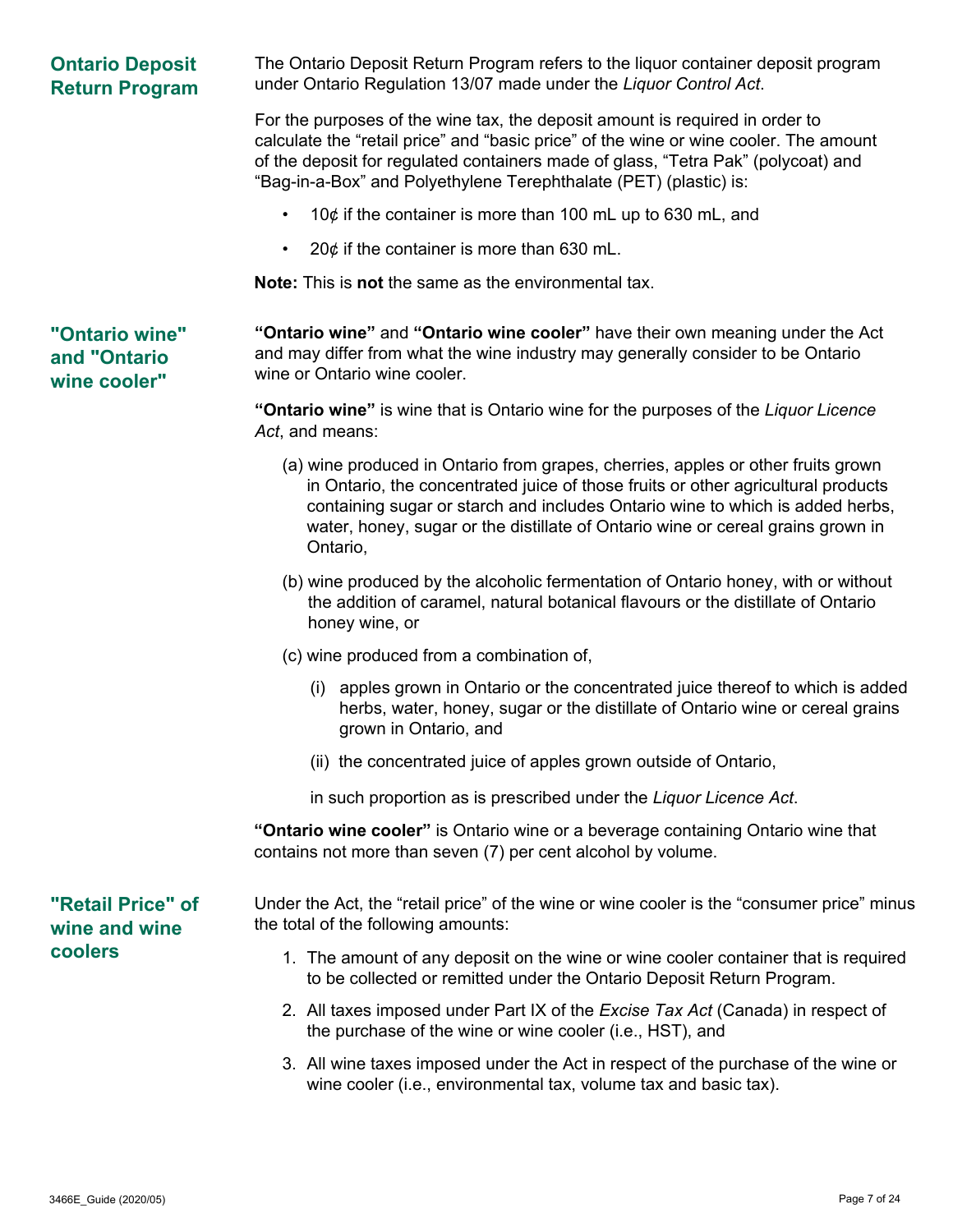The wine basic tax rate that is calculated on the "retail price" of the wine or wine cooler depends on whether or not the product is "Ontario wine" or "Ontario wine cooler".

**Example 1:** Ontario wine, \$14.95 bottle (750 mL) purchased at a winery retail store (not a wine boutique) in January 2020:

- 1. Deduct deposit (amount #1 above) in respect of the bottle:  $$14.95 - $0.20 = $14.75$ .
- 2. Deduct HST (amount #2 above, currently 13%) in respect of the purchase of the bottle, **rounded to the nearest cent:** HST on bottle =  $(\$14.75/1.13) \times 0.13 = \$1.6969$ , rounded to nearest cent =  $\$1.70$ . \$14.75 - \$1.70 = \$13.05 = **"basic price" of the bottle.**
- 3. Deduct environmental tax in respect of the bottle:  $$13.05 - $0.0893 = $12.9607$ .
- 4. Deduct volume tax in respect of the bottle: Volume tax on bottle = \$0.29/L x 0.75L = \$0.2175.  $$12.9607 - $0.2175 = $12.7432$ .
- 5. What remains is the "retail price" **including** the basic tax. To deduct the basic tax in respect of the bottle, it must be "backed out" from the amount:
	- (a) Add 1 to the basic tax rate that applies to the wine: 1 + **6.1% = 1.061\***
	- (b) Divide the result in Step 4 by the result in Step 5(a): \$12.7432/**1.061** = \$12.0106 = **"retail price" of the bottle**.

**\* Note:** If/When there is a rate change, change this value for the rate in effect for the sale or distribution.

6. Total the "retail prices" for all of the bottles according to product type (i.e., Ontario wine, Ontario wine cooler, non-Ontario wine and non-Ontario wine cooler, for both distributions by sale and distributions other than by sale) and round each type total to the nearest cent.

**Example 2: Non-Ontario** wine, \$15.95 bottle (1,500 mL) purchased at a winery retail store (not a wine boutique) in January 2020:

- 1. Deduct deposit (amount #1 above) in respect of the bottle:  $$15.95 - $0.20 = $15.75.$
- 2. Deduct HST (amount #2 above, currently 13%) in respect of the purchase of the bottle, **rounded to the nearest cent:** HST on bottle =  $(\$15.75/1.13) \times 0.13 = \$1.8119$ , rounded to nearest cent = \$1.81.  $$15.75 - $1.81 = $13.94 = "basic price" of the bottle.$
- 3. Deduct environmental tax in respect of the bottle:  $$13.94 - $0.0893 = $13.8507$ .
- 4. Deduct volume tax in respect of the bottle: Volume tax on bottle =  $$0.29/L \times 1.5L = $0.4350$ .  $$13.8507 - $0.4350 = $13.4157$ .
- 5. What remains is the "retail price" **including** the basic tax. To deduct the basic tax in respect of the bottle, it must be "backed out" from the amount: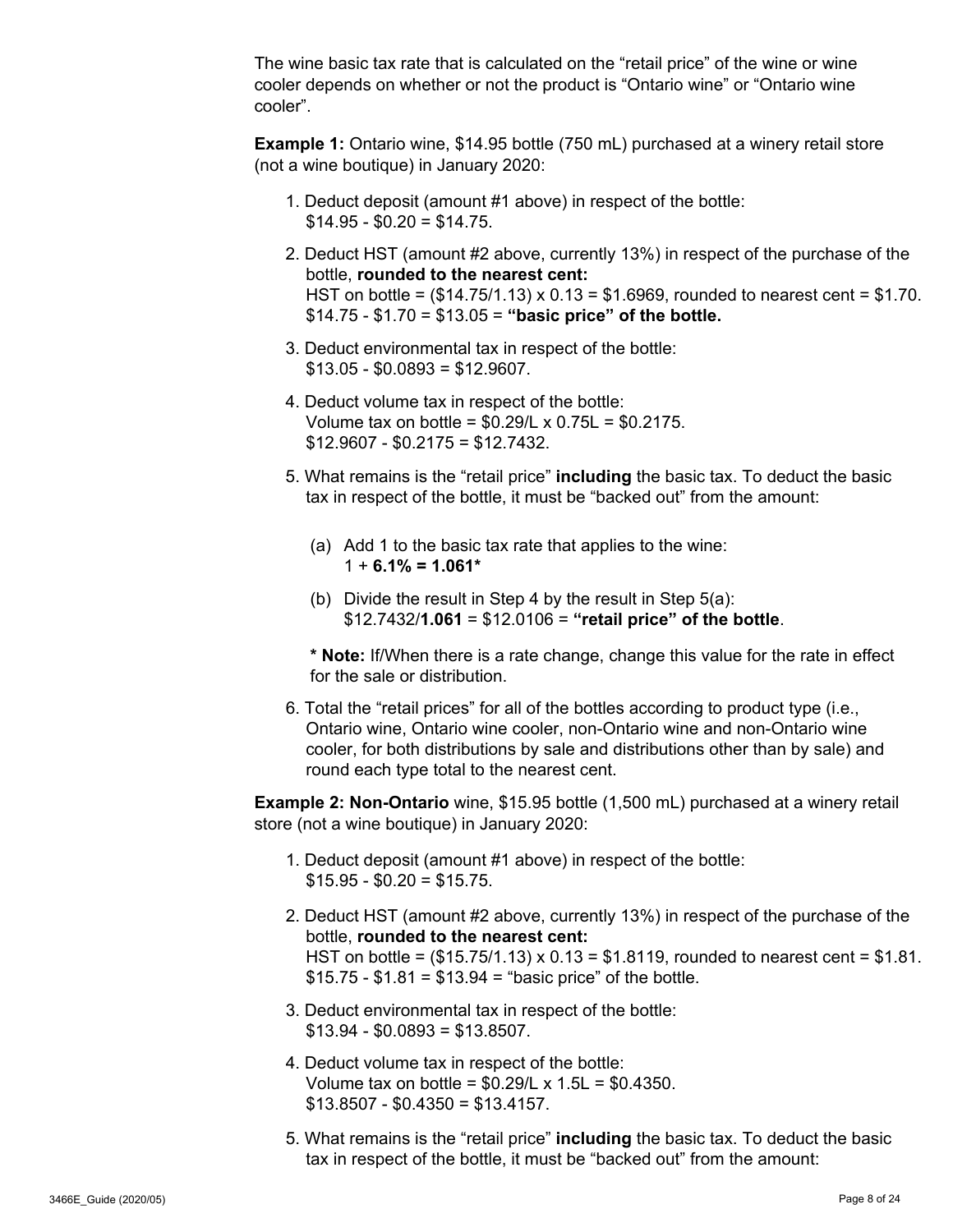- (a) Add 1 to the basic tax rate that applies to the wine: 1 + **19.1% = 1.191\***
- (b) Divide the result in Step 4 by the result in Step 5(a): \$13.4157/**1.191** = \$11.2642 = **"retail price" of the bottle.**

**\* Note:** If/When there is a rate change, change this value for the rate in effect for the sale or distribution.

6. Total the "retail prices" for all of the bottles according to product type (i.e., Ontario wine, Ontario wine cooler, non-Ontario wine and non-Ontario wine cooler, for both distributions by sale and distributions other than by sale) and round each type total to the nearest cent.

**Example 3: Non-Ontario** wine cooler package, \$11.95 for 4 bottles (330 mL each) purchased at a winery retail store (not a wine boutique) in January 2020:

- 1. Deduct deposit (amount #1 above) in respect of the package: Deposit on package =  $$0.10$  per bottle x 4 bottles =  $$0.40$  $$11.95 - $0.40 = $11.55.$
- 2. Deduct HST (amount #2 above, currently 13%) in respect of the purchase of the package, **rounded to the nearest cent**: HST on package = (\$11.55/1.13) x 0.13 = \$1.3288, rounded to nearest  $cent = $1.33$ .  $$11.55 - $1.33 = $10.22 = "basic price" of the package.$
- 3. Deduct environmental tax in respect of the package: Environmental tax on package =  $$0.0893$  per bottle x 4 bottles =  $$0.3572$  $$10.22 - $0.3572 = $9.8628$ .
- 4. Deduct volume tax in respect of the package: Volume tax on package =  $$0.28/L \times 0.33L$  per bottle x 4 bottles =  $$0.3696$ .  $$9.8628 - $0.3696 = $9.4932$ .
- 5. What remains is the "retail price" **including** the basic tax. To deduct the basic tax in respect of the package, it must be "backed out" from the amount:
	- (a) Add 1 to the basic tax rate that applies to the wine cooler: 1 + **19.1**% = **1.191\***
	- (b) Divide the result in Step 4 by the result in Step 5(a): \$9.4932/**1.191** = \$7.9708 = **"retail price" of the package.**

**\* Note:** If/When there is a rate change, change this value for the rate in effect for the sale or distribution.

6. Total the "retail prices" for all of the bottles/packages according to product type (i.e., Ontario wine, Ontario wine cooler, non-Ontario wine and non-Ontario wine cooler, for both distributions by sale and distributions other than by sale) and round each type total to the nearest cent.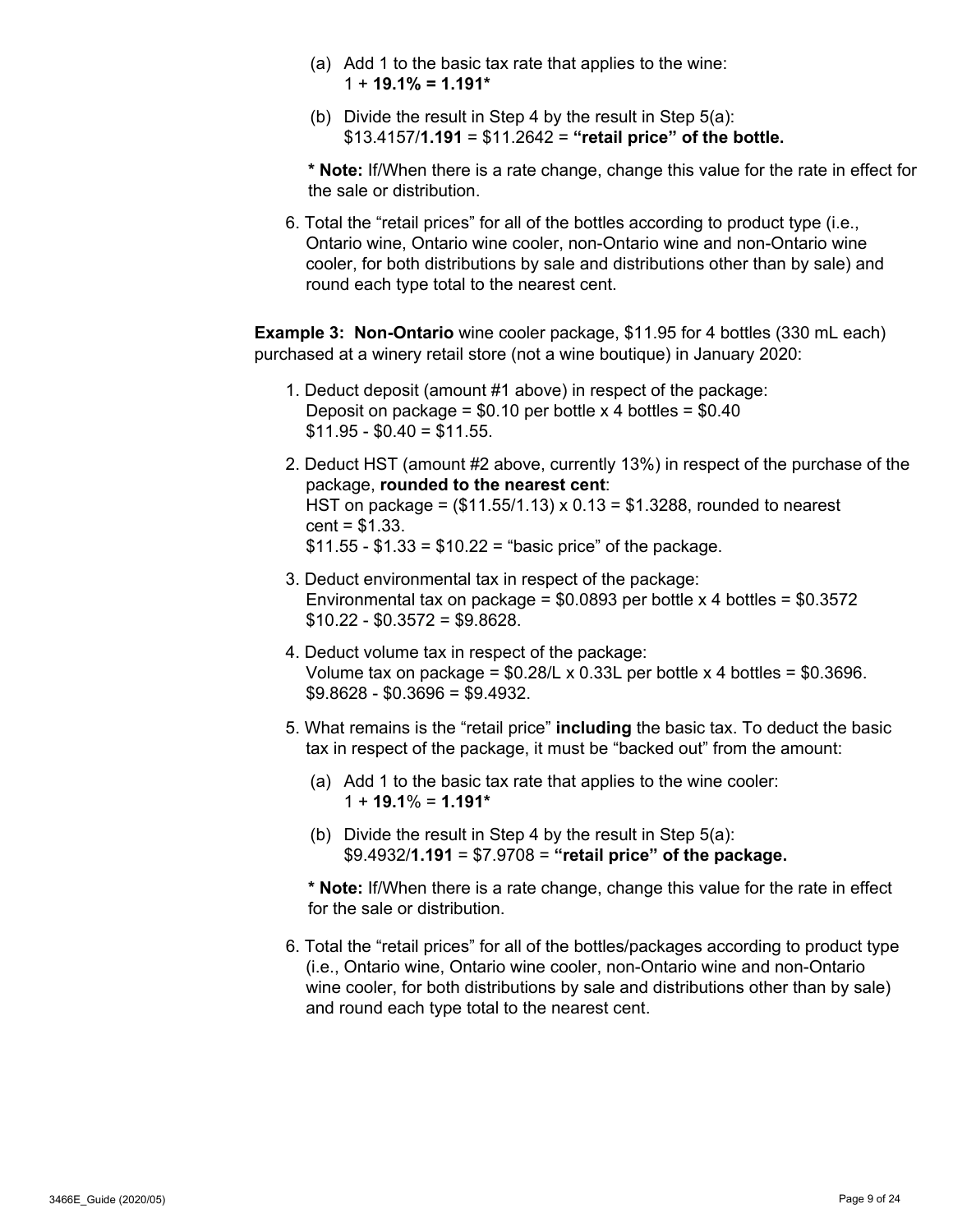# **Taxable distribution (other than by sale)**

Taxable distribution (other than by sale) refers to wine or wine cooler used or distributed by you where you have not collected the wine tax on that wine or wine cooler, even though the wine tax applies (e.g., staff parties, providing free samples or other use that is not part of the promotional distribution exemption or that exceeds the maximum promotional distribution exemption amount). **In these situations, you are considered to be the purchaser of the wine or wine cooler and must pay the tax on that wine or wine cooler.**

# **Non taxable distribution (other than by sale)**

Non-taxable distribution (other than by sale) refers to wine or wine coolers you distributed without charge in Ontario that you are claiming as being exempt from wine tax under the promotional distribution exemption. The maximum amount that may be claimed under this exemption is 10,000 litres per corporate family per annual period starting each July. If this exemption is claimed for the wine and wine coolers distributed without charge in Ontario, none of the basic tax, volume tax or the environmental tax applies to that wine or wine cooler.

Refer to the ministry's Information Notice **Promotional Distribution Exemption: Ontario Wineries** for more information about the exemption, including the record-keeping requirements.

The information notice is available at **www.ontario.ca/finance** or by calling the ministry at 1-866-ONT-TAXS (1-866-668-8297).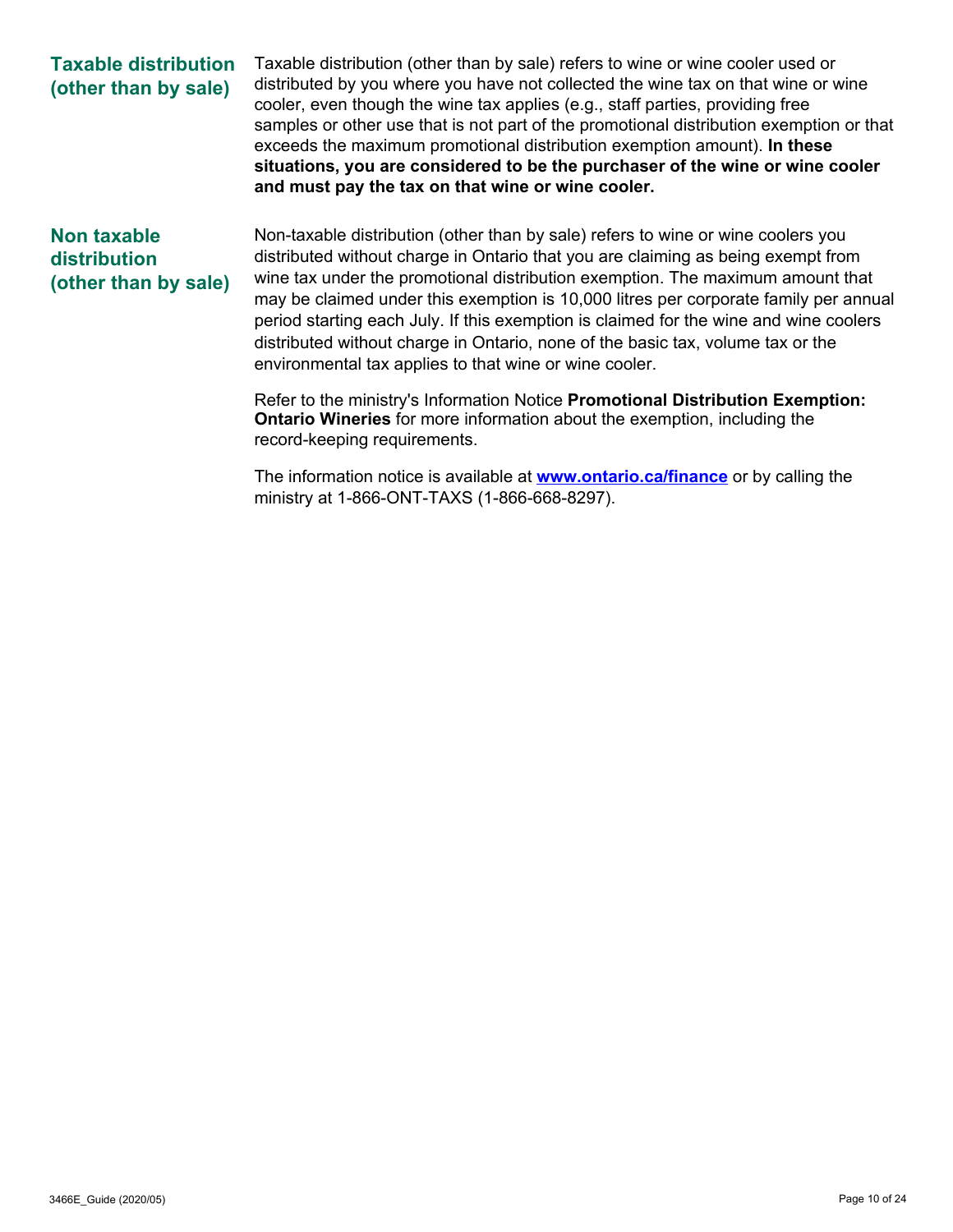# **Instructions for Completing Schedule A**

# **When completing the schedule, use the following formats:**

- Where the field is marked "L", report volume in litres, to the nearest whole litre.
- Where the field is marked "\$", report the amount in dollars and cents, to the nearest cent.

# **Schedule A – Product Distribution Report**

**Ontario wine and Ontario wine coolers are recorded in lines 1 through 20, under Columns A & B, as applicable.** 

**Non-Ontario wine and non-Ontario wine coolers are recorded in lines 1 through 20, under Columns C & D, as applicable.**

## **Schedule A – Product Distribution Report**

| How to report in<br>dollars                                  | In fields marked (\$), report the distribution by:                                                                                                                                                                                                                                                                                                                                                                 |  |  |  |  |
|--------------------------------------------------------------|--------------------------------------------------------------------------------------------------------------------------------------------------------------------------------------------------------------------------------------------------------------------------------------------------------------------------------------------------------------------------------------------------------------------|--|--|--|--|
|                                                              | the total "retail prices" of all product distributed under that product type if the<br>$\bullet$<br>distribution is taxable, and<br>the total "basic prices" of all product distributed under that product type if the<br>$\bullet$<br>distribution is non-taxable, other than in respect of Line 9, Non-taxable<br>distribution (other than by sale), which is to be reported using the total<br>"retail prices". |  |  |  |  |
|                                                              |                                                                                                                                                                                                                                                                                                                                                                                                                    |  |  |  |  |
|                                                              | For assistance with calculating the "retail price" or the "basic price" of the products to<br>be set out in this schedule, see the wine tax-related terms and definitions section<br>beginning on page 5 of this guide.                                                                                                                                                                                            |  |  |  |  |
| <b>Report the</b>                                            | Report the total distribution according to the product type:                                                                                                                                                                                                                                                                                                                                                       |  |  |  |  |
| distribution<br>according to                                 | Ontario wine (Column A)<br>$\bullet$                                                                                                                                                                                                                                                                                                                                                                               |  |  |  |  |
| product type                                                 | Ontario wine coolers (Column B)<br>$\bullet$                                                                                                                                                                                                                                                                                                                                                                       |  |  |  |  |
|                                                              | Non-Ontario wine (Column C), or<br>$\bullet$                                                                                                                                                                                                                                                                                                                                                                       |  |  |  |  |
|                                                              | Non-Ontario wine coolers (Column D).<br>$\bullet$                                                                                                                                                                                                                                                                                                                                                                  |  |  |  |  |
| <b>Sections of each</b><br><b>Column should</b><br>correlate | The schedule separates the distribution by dollars (Lines 1 through 10) and by litres<br>(Lines 11 through 20). The entry for dollars for a product type should correlate with<br>the litres for that product type.                                                                                                                                                                                                |  |  |  |  |
|                                                              | For example, Line 1A reports the total taxable sales (in dollars) of Ontario wine and<br>Line 11A reports these same sales, but in litres.                                                                                                                                                                                                                                                                         |  |  |  |  |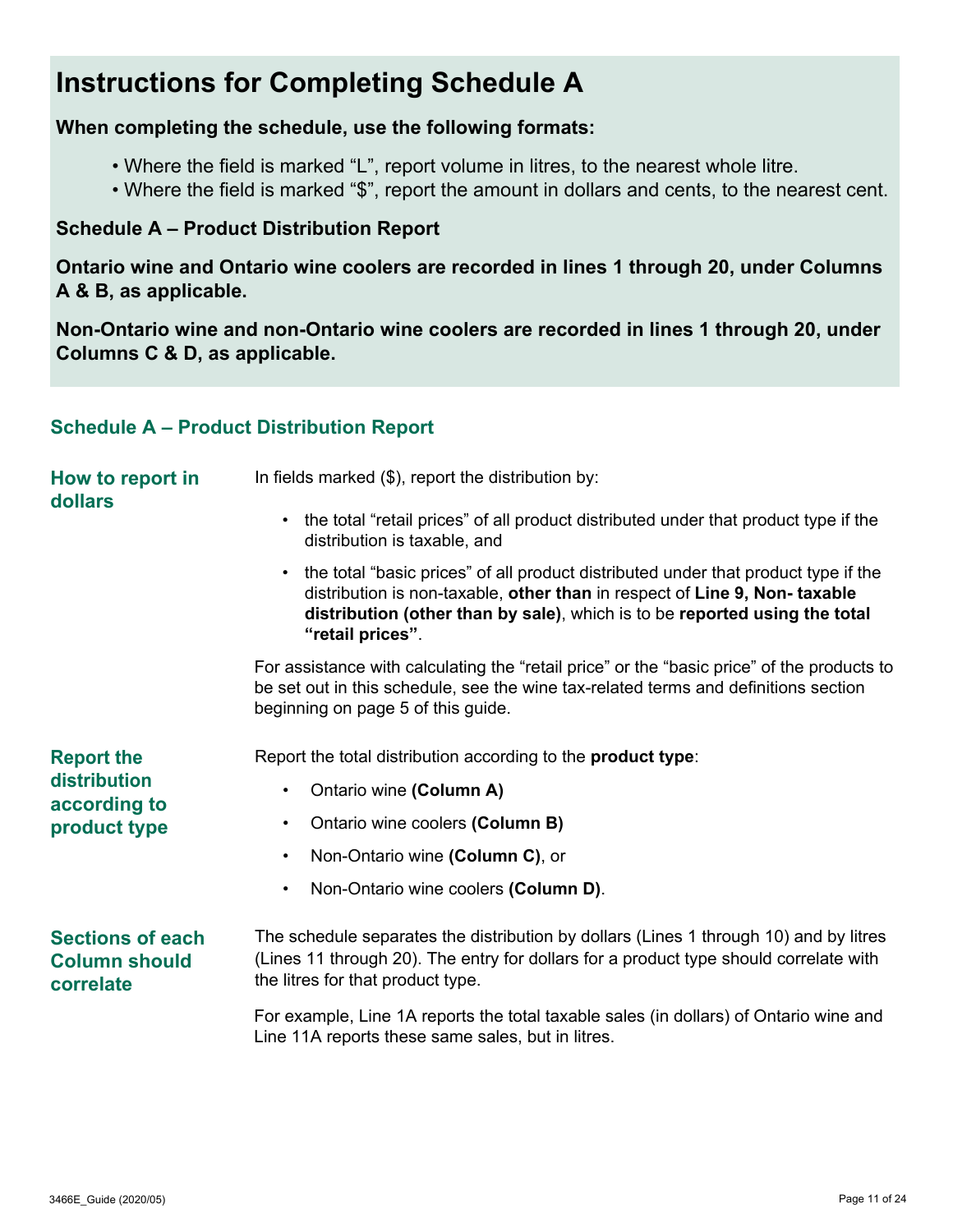# **Product Distribution (in dollars)**

# **Taxable Distribution**

|                   | <b>Product Distribution (\$)</b>               |                 |   | A<br><b>Ontario</b><br><b>Wine</b><br>$($ \$)                                                                                    | B<br><b>Ontario</b><br><b>Wine Coolers</b><br>$($ \$)                                                                                                                                                                                                   | $\overline{\mathbf{c}}$<br><b>Non-Ontario</b><br>Wine<br>$($ \$) | D<br><b>Non-Ontario</b><br><b>Wine Coolers</b><br>$($ \$) |  |
|-------------------|------------------------------------------------|-----------------|---|----------------------------------------------------------------------------------------------------------------------------------|---------------------------------------------------------------------------------------------------------------------------------------------------------------------------------------------------------------------------------------------------------|------------------------------------------------------------------|-----------------------------------------------------------|--|
|                   | <b>Taxable Distribution</b>                    |                 |   |                                                                                                                                  |                                                                                                                                                                                                                                                         |                                                                  |                                                           |  |
| 1                 | Taxable Distribution (by sale)                 |                 | 1 |                                                                                                                                  |                                                                                                                                                                                                                                                         |                                                                  |                                                           |  |
| $\mathbf 2$       | Taxable Distribution (other than by sale)      |                 | 2 |                                                                                                                                  |                                                                                                                                                                                                                                                         |                                                                  |                                                           |  |
| 3                 | Total Taxable Distribution - add lines 1 and 2 |                 | 3 |                                                                                                                                  |                                                                                                                                                                                                                                                         |                                                                  |                                                           |  |
| Line 1            | <b>Taxable distribution</b><br>(by sale)       |                 |   |                                                                                                                                  | Amount (in dollars) of total product distributed, per product type, by<br>reason of sale, during the reporting period.                                                                                                                                  |                                                                  |                                                           |  |
|                   |                                                |                 |   | This includes distributions:                                                                                                     |                                                                                                                                                                                                                                                         |                                                                  |                                                           |  |
|                   |                                                |                 |   |                                                                                                                                  | to other nations' embassies and consulates in Ontario (unless<br>they are considered to have been sold to the Liquor Control<br>Board of Ontario, in which case these distributions are reported<br>on Lines 4 and 14 or Lines 6 and 16 of Schedule A). |                                                                  |                                                           |  |
|                   |                                                | $\bullet$       |   | at farmers' markets.                                                                                                             |                                                                                                                                                                                                                                                         |                                                                  |                                                           |  |
|                   |                                                |                 |   |                                                                                                                                  | Grocery stores or wine boutiques: Do not include distributions to<br>grocery stores or wine boutiques in this line. These distributions are<br>reported on Lines 6 and 16 of Schedule A.                                                                |                                                                  |                                                           |  |
|                   |                                                |                 |   | the wine or wine cooler product type.                                                                                            | Enter your taxable distribution (by sale) using the total "retail prices" of                                                                                                                                                                            |                                                                  |                                                           |  |
|                   |                                                |                 |   | page 5 of this guide for "retail price".                                                                                         | See the wine tax-related terms and definitions section beginning on                                                                                                                                                                                     |                                                                  |                                                           |  |
| Line <sub>2</sub> | Taxable distribution<br>(other than by sale)   |                 |   |                                                                                                                                  | Amount (in dollars) of total product distributed, per product type, other<br>than by reason of sale, during the reporting period.                                                                                                                       |                                                                  |                                                           |  |
|                   |                                                |                 |   | Enter your taxable distribution (other than by sale) using the total<br>"retail prices" of the wine or wine cooler product type. |                                                                                                                                                                                                                                                         |                                                                  |                                                           |  |
|                   |                                                | "retail price". |   |                                                                                                                                  | See the wine tax-related terms and definitions section beginning on<br>page 5 of this guide for Taxable distribution (other than by sale) and                                                                                                           |                                                                  |                                                           |  |

**Line 3** Total taxable distribution Line 1 + Line 2 = Total taxable distribution (in dollars) of product, per product type, for the reporting period.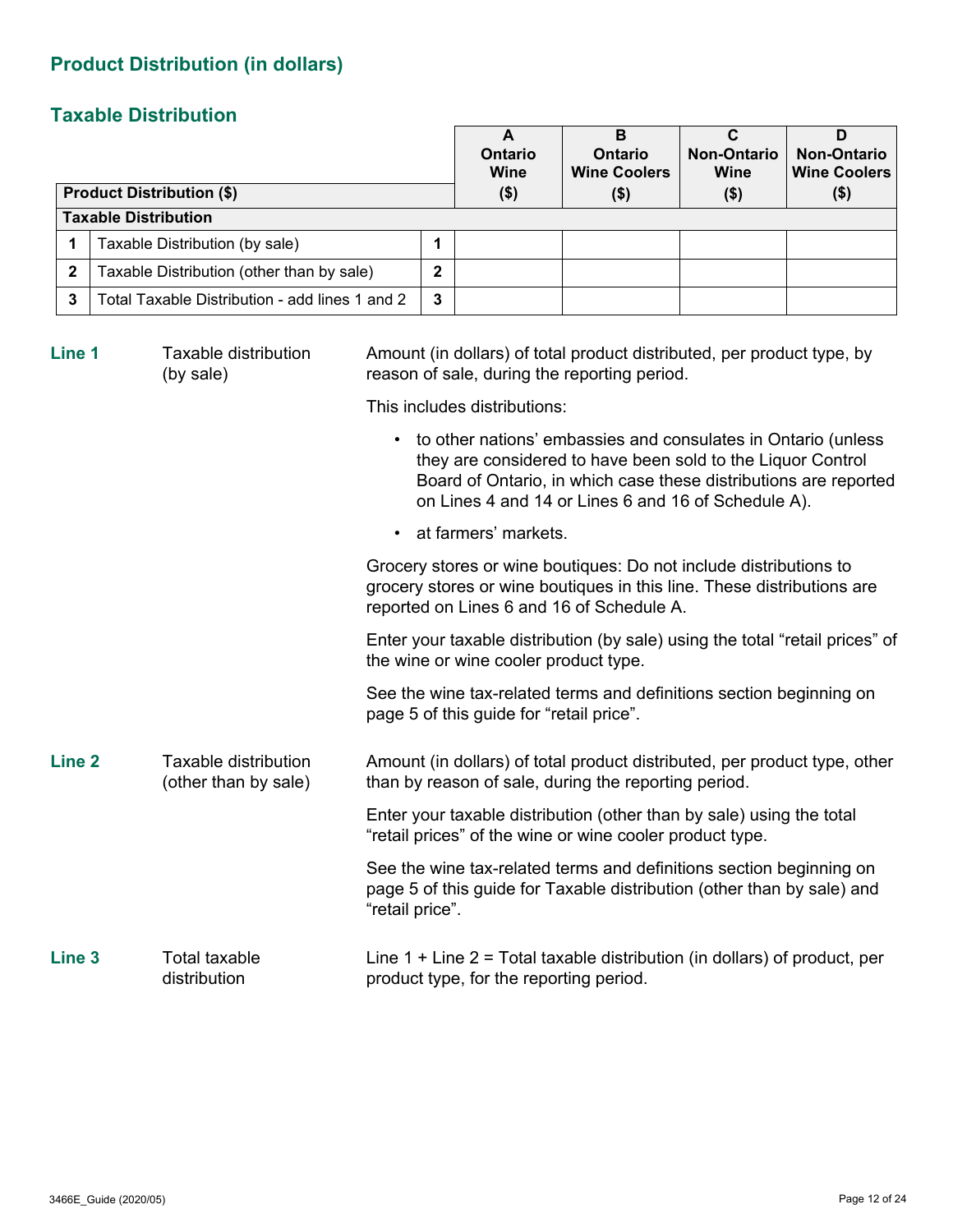# **Non-Taxable Distribution**

|    |                                                        |    | A<br><b>Ontario</b><br>Wine | B<br><b>Ontario</b><br>∣Wine Coolers | Non-Ontario<br>Wine | D<br><b>Non-Ontario</b><br><b>Wine Coolers</b> |
|----|--------------------------------------------------------|----|-----------------------------|--------------------------------------|---------------------|------------------------------------------------|
|    | <b>Product Distribution (\$)</b>                       |    | $($ \$)                     | $($ \$)                              | $($ \$)             | $($ \$)                                        |
|    | <b>Non-Taxable Distribution</b>                        |    |                             |                                      |                     |                                                |
| 4  | Direct Delivery Sales to Licensees                     | 4  |                             |                                      |                     |                                                |
| 5  | Duty Free Sales in Ontario                             | 5  |                             |                                      |                     |                                                |
| 6  | Other LCBO Sales                                       | 6  |                             |                                      |                     |                                                |
| 7  | Sales to Ontario Wineries                              | 7  |                             |                                      |                     |                                                |
| 8  | Exports                                                | 8  |                             |                                      |                     |                                                |
| 9  | Non-Taxable Distribution (other than by sale)          | 9  |                             |                                      |                     |                                                |
| 10 | Total Non-Taxable Distribution - add lines 4 through 9 | 10 |                             |                                      |                     |                                                |

| Line 4            | Direct delivery sales to<br>licensees | Amount (in dollars) of product, per product type, distributed during the<br>reporting period under the Liquor Control Board of Ontario's direct<br>delivery program to establishments licensed to sell alcoholic<br>beverages by the Alcohol and Gaming Commission of Ontario.                           |  |  |  |  |
|-------------------|---------------------------------------|----------------------------------------------------------------------------------------------------------------------------------------------------------------------------------------------------------------------------------------------------------------------------------------------------------|--|--|--|--|
|                   |                                       | Do not include distributions to grocery stores or wine boutiques in this<br>line. These distributions are reported on Lines 6 and 16 of Schedule A.                                                                                                                                                      |  |  |  |  |
|                   |                                       | Enter your non-taxable distribution using the total "basic prices" of the<br>wine or wine cooler.                                                                                                                                                                                                        |  |  |  |  |
| Line 5            | Duty-free sales in<br>Ontario         | Amount (in dollars) of product, per product type, distributed during the<br>reporting period to duty-free stores in Ontario (where the store is<br>located in a transportation hub and where the purchaser must leave<br>Ontario directly as part of their travel segment at the transportation<br>hub). |  |  |  |  |
|                   |                                       | Enter your non-taxable distribution using the total "basic prices" of the<br>wine or wine cooler.                                                                                                                                                                                                        |  |  |  |  |
| Line <sub>6</sub> | Other LCBO sales                      | Amount (in dollars) of product, per product type, distributed during the<br>reporting period that is considered to be sold to the Liquor Control<br>Board of Ontario not otherwise included in another line, including:                                                                                  |  |  |  |  |
|                   |                                       | Amounts sold to the Liquor Control Board of Ontario.<br>$\bullet$                                                                                                                                                                                                                                        |  |  |  |  |
|                   |                                       | • Amounts sold under any liquor sales licence issued to you by<br>the Alcohol and Gaming Commission of Ontario (e.g., "Tied"<br>House" liquor sales licence or "By the Glass" manufacturer's<br>limited liquor sales licence).                                                                           |  |  |  |  |
|                   |                                       | Amounts sold to grocery stores or wine boutiques.<br>$\bullet$                                                                                                                                                                                                                                           |  |  |  |  |
|                   |                                       | Enter your non-taxable distribution using the total "basic prices" of the<br>wine or wine cooler.                                                                                                                                                                                                        |  |  |  |  |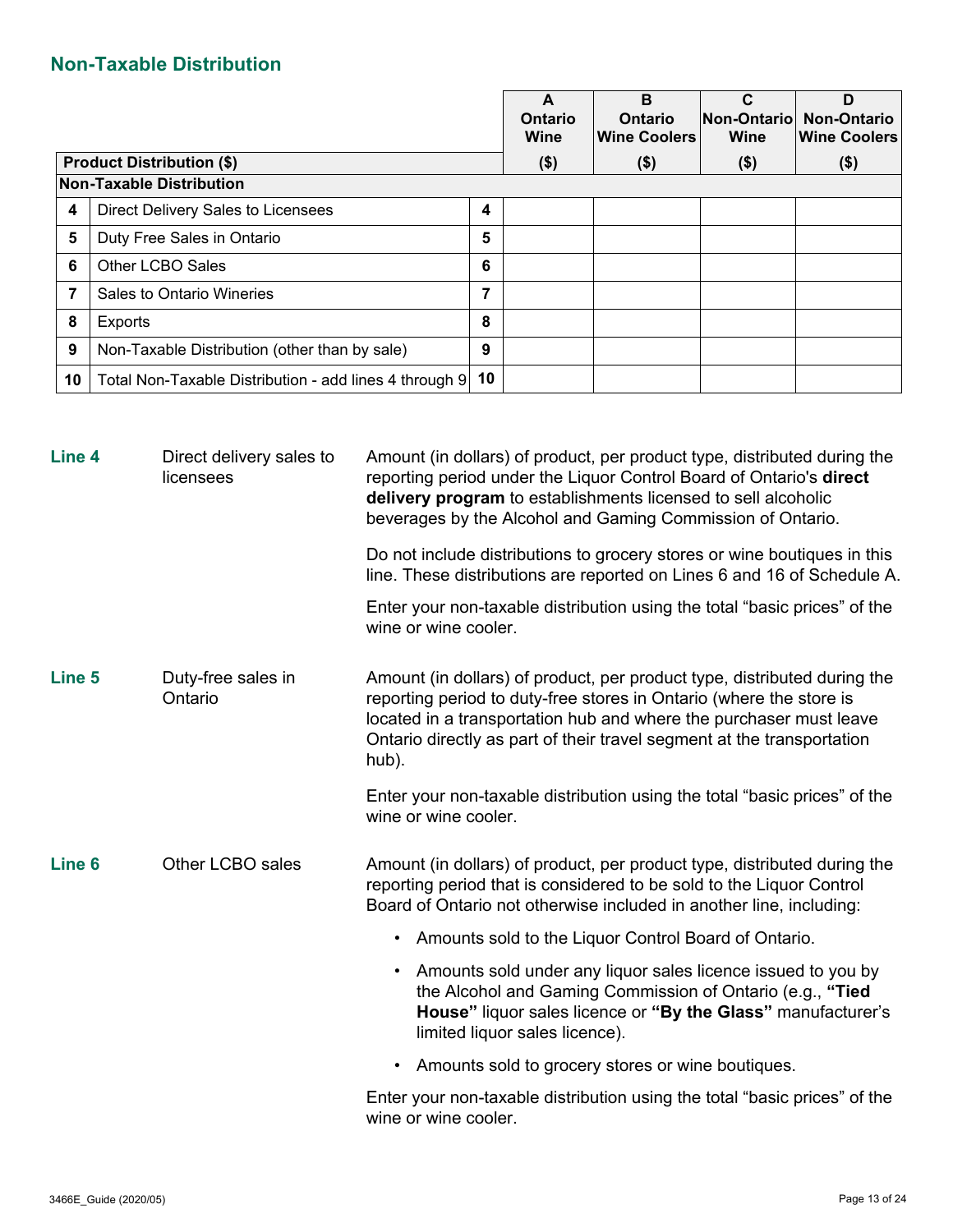| Line 7            | Sales to Ontario<br>wineries                     | Amount (in dollars) of product, per product type, distributed during the<br>reporting period to other Ontario wineries, including wines sold to<br>another winery that will sell your wine as part of its souvenir or gift<br>package at its winery retail store (not at a wine boutique).                                               |
|-------------------|--------------------------------------------------|------------------------------------------------------------------------------------------------------------------------------------------------------------------------------------------------------------------------------------------------------------------------------------------------------------------------------------------|
|                   |                                                  | Do not include distributions to wine boutiques located in the shopping<br>area of a grocery store in this line. These distributions are reported on<br>Lines 6 and 16 of Schedule A.                                                                                                                                                     |
|                   |                                                  | Enter your non-taxable distribution using the total "basic prices" of the<br>wine or wine cooler.                                                                                                                                                                                                                                        |
| Line 8            | <b>Exports</b>                                   | Amount (in dollars) of product, per product type, sold and delivered<br>outside of Ontario during the reporting period.                                                                                                                                                                                                                  |
|                   |                                                  | This includes distributions to other nations' embassies and consulates<br>outside of Ontario.                                                                                                                                                                                                                                            |
|                   |                                                  | This also includes purchases by the Government of Canada where<br>the wine or wine cooler will be warehoused in Ontario and afterwards<br>will be exported for use by Canadian diplomatic or consular offices<br>abroad (e.g., under the federal Department of Foreign Affairs and<br>International Trade's Canadian Wine Initiative.)   |
|                   |                                                  | Distributions in Ontario to the federal government (other than under<br>the Canadian Wine Initiative) and to other nations' embassies and<br>consulates, if they are not considered to have been sold to the Liquor<br>Control Board of Ontario, are taxable distributions and are normally<br>reported on Lines 1 and 11 of Schedule A. |
|                   |                                                  | Enter your non-taxable distribution using the total "basic prices" of the<br>wine or wine cooler.                                                                                                                                                                                                                                        |
| Line <sub>9</sub> | Non-taxable distribution<br>(other than by sale) | Amount (in dollars) of product, per product type, you distributed<br>without charge in Ontario during the reporting period for which you are<br>claiming the promotional distribution exemption. See the wine tax-<br>related terms and definitions section beginning on page 5 of this guide<br>for more information.                   |
|                   |                                                  | Enter your exemption claim using the total "retail prices" of the wine<br>or wine cooler.                                                                                                                                                                                                                                                |
|                   |                                                  | <b>Note:</b> As for all entries on the return and schedule, keep records<br>supporting the exemption claimed.                                                                                                                                                                                                                            |
| Line 10           | Total non-taxable<br>distribution                | Line $4 +$ Line $5 +$ Line $6 +$ Line $7 +$ Line $8 +$ Line $9 =$ Total non-taxable<br>distribution (in dollars) of product, per product type, for the reporting<br>period.                                                                                                                                                              |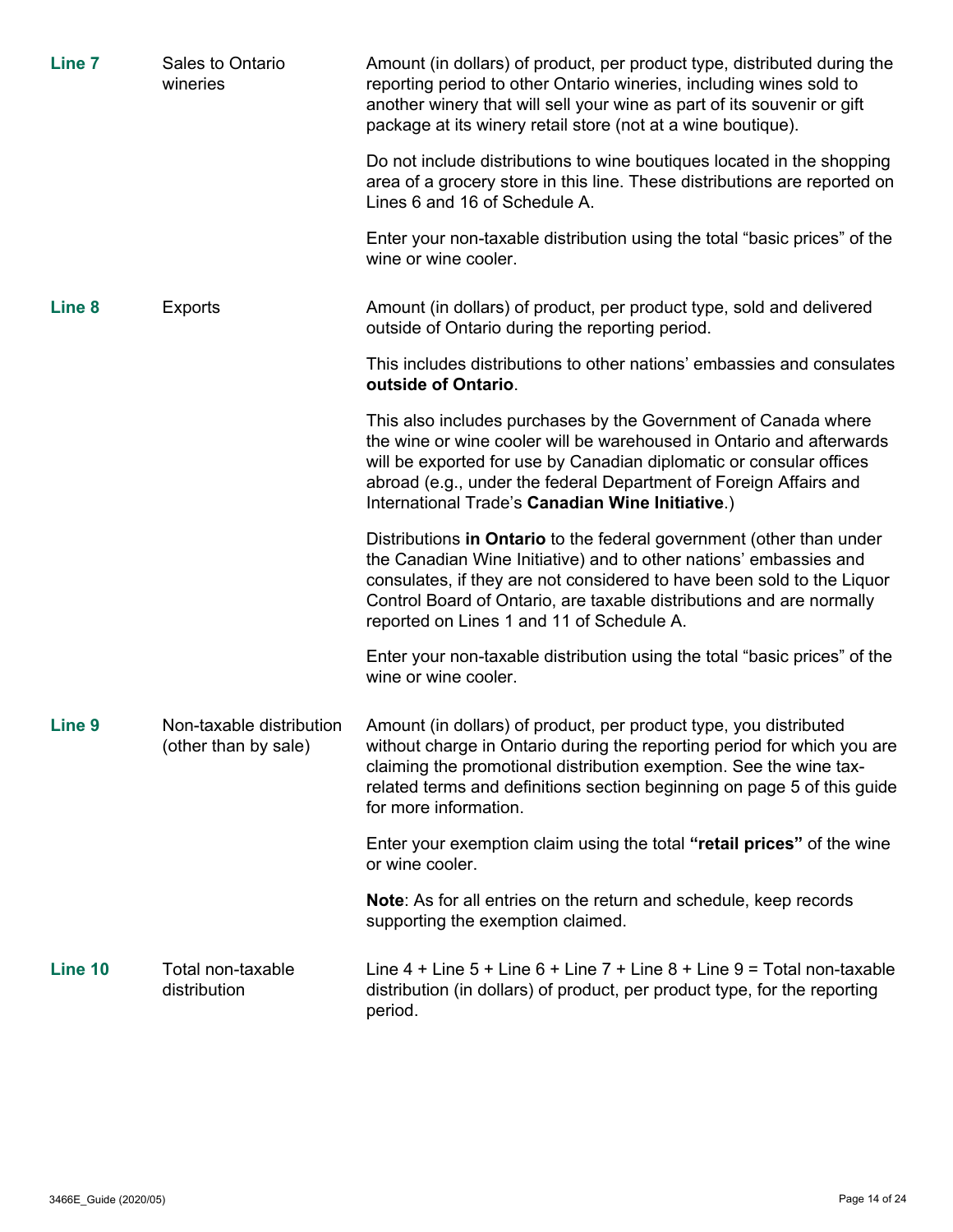# **Product Distribution (in litres)**

# **Taxable Distribution**

|                                      |                                                       |    | А<br>Ontario<br>Wine | в<br>Ontario<br><b>Wine Coolers</b> | <b>Non-Ontario</b><br>Wine | D<br><b>Non-Ontario</b><br><b>Wine Coolers</b> |
|--------------------------------------|-------------------------------------------------------|----|----------------------|-------------------------------------|----------------------------|------------------------------------------------|
| <b>Product Distribution (Litres)</b> |                                                       |    | (Litres)             | (Litres)                            | (Litres)                   | (Litres)                                       |
| <b>Taxable Distribution</b>          |                                                       |    |                      |                                     |                            |                                                |
| 11                                   | Taxable Distribution (by sale)                        | 11 |                      |                                     |                            |                                                |
| 12 <sup>1</sup>                      | Taxable Distribution (other than by sale)             | 12 |                      |                                     |                            |                                                |
| 13 <sup>1</sup>                      | Total Taxable Distribution - add lines 11 and 12   13 |    |                      |                                     |                            |                                                |

| Line 11                                                 | Taxable distribution<br>(by sale) | Amount (in litres) of total product distributed, per product type, by<br>reason of sale, during the reporting period.                                                                                                                                      |  |  |  |
|---------------------------------------------------------|-----------------------------------|------------------------------------------------------------------------------------------------------------------------------------------------------------------------------------------------------------------------------------------------------------|--|--|--|
|                                                         |                                   | This includes distributions:                                                                                                                                                                                                                               |  |  |  |
|                                                         |                                   | to other nations' embassies and consulates in Ontario<br>(unless they are considered to have been sold to the Liquor<br>Control Board of Ontario, in which case these distributions<br>are reported on Lines 4 and 14 or Lines 6 and 16 of<br>Schedule A). |  |  |  |
|                                                         |                                   | • at farmers' markets.                                                                                                                                                                                                                                     |  |  |  |
|                                                         |                                   | Grocery stores or wine boutiques: Do not include distributions to<br>grocery stores or wine boutiques in this line. These distributions are<br>reported on Lines 6 and 16 of Schedule A.                                                                   |  |  |  |
| Line 12<br>Taxable distribution<br>(other than by sale) |                                   | Amount (in litres) of total product distributed, per product type, other<br>than by reason of sale, during the reporting period.                                                                                                                           |  |  |  |
|                                                         |                                   | See the wine tax-related terms and definitions section beginning on<br>page 5 of this guide for Taxable distribution (other than by sale).                                                                                                                 |  |  |  |
| Line 13                                                 | Total taxable<br>distribution     | Line 11 + Line 12 = Total taxable distribution (in litres) of product, per<br>product type, for the reporting period.                                                                                                                                      |  |  |  |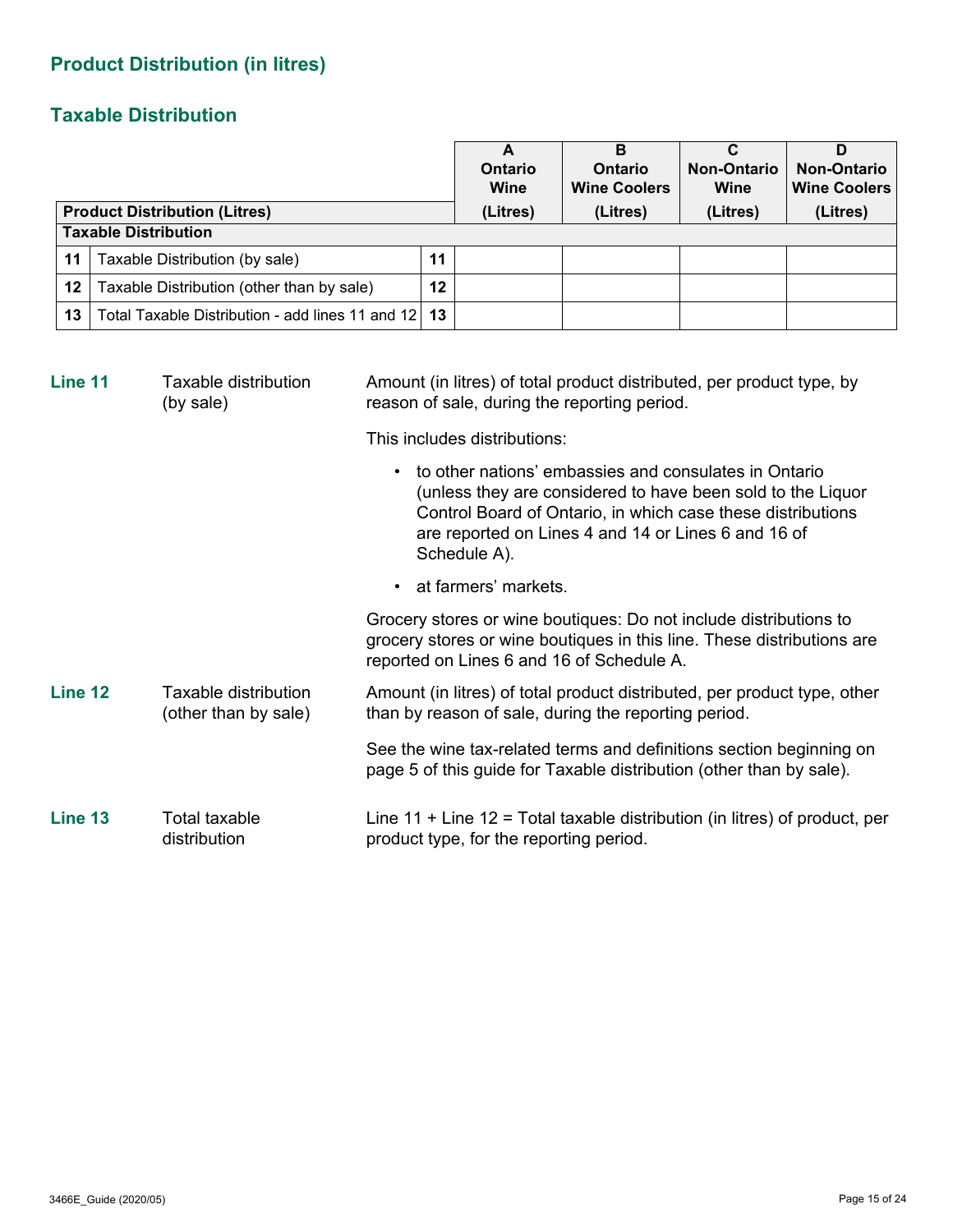# **Non-Taxable Distribution**

|         |                                      |                                                          |                                                                                                                                                                                                                                                                                                                                                                                                                                      |    | A<br><b>Ontario</b><br>Wine | B<br><b>Ontario</b><br><b>Wine Coolers</b>                                                                                                                                                                                  | $\mathbf c$<br><b>Non-Ontario</b><br><b>Wine</b> | D<br><b>Non-Ontario</b><br><b>Wine Coolers</b> |
|---------|--------------------------------------|----------------------------------------------------------|--------------------------------------------------------------------------------------------------------------------------------------------------------------------------------------------------------------------------------------------------------------------------------------------------------------------------------------------------------------------------------------------------------------------------------------|----|-----------------------------|-----------------------------------------------------------------------------------------------------------------------------------------------------------------------------------------------------------------------------|--------------------------------------------------|------------------------------------------------|
|         | <b>Product Distribution (Litres)</b> |                                                          |                                                                                                                                                                                                                                                                                                                                                                                                                                      |    | (Litres)                    | (Litres)                                                                                                                                                                                                                    | (Litres)                                         | (Litres)                                       |
|         |                                      | <b>Non-Taxable Distribution</b>                          |                                                                                                                                                                                                                                                                                                                                                                                                                                      |    |                             |                                                                                                                                                                                                                             |                                                  |                                                |
| 14      |                                      | Direct Delivery Sales to Licensees                       |                                                                                                                                                                                                                                                                                                                                                                                                                                      | 14 |                             |                                                                                                                                                                                                                             |                                                  |                                                |
| 15      |                                      | Duty Free Sales in Ontario                               |                                                                                                                                                                                                                                                                                                                                                                                                                                      | 15 |                             |                                                                                                                                                                                                                             |                                                  |                                                |
| 16      |                                      | Other LCBO Sales                                         |                                                                                                                                                                                                                                                                                                                                                                                                                                      | 16 |                             |                                                                                                                                                                                                                             |                                                  |                                                |
| 17      |                                      | Sales to Ontario Wineries                                |                                                                                                                                                                                                                                                                                                                                                                                                                                      | 17 |                             |                                                                                                                                                                                                                             |                                                  |                                                |
| 18      | Exports                              |                                                          |                                                                                                                                                                                                                                                                                                                                                                                                                                      | 18 |                             |                                                                                                                                                                                                                             |                                                  |                                                |
| 19      |                                      | Non-Taxable Distribution (other than by sale)            |                                                                                                                                                                                                                                                                                                                                                                                                                                      | 19 |                             |                                                                                                                                                                                                                             |                                                  |                                                |
| 20      |                                      | Total Non-Taxable Distribution - add lines 14 through 19 |                                                                                                                                                                                                                                                                                                                                                                                                                                      | 20 |                             |                                                                                                                                                                                                                             |                                                  |                                                |
| Line 14 |                                      | Direct delivery sales to<br>licensees                    | Amount (in litres) of product, per product type, distributed during the<br>reporting period under the Liquor Control Board of Ontario's direct<br>delivery program to establishments licensed to sell alcoholic<br>beverages by the Alcohol and Gaming Commission of Ontario.<br>Do not include distributions to grocery stores or wine boutiques in this<br>line. These distributions are reported on Lines 6 and 16 of Schedule A. |    |                             |                                                                                                                                                                                                                             |                                                  |                                                |
| Line 15 |                                      | Duty-free sales in<br>Ontario                            | Amount (in litres) of product, per product type, distributed during the<br>reporting period to duty-free stores in Ontario (where the store is<br>located in a transportation hub and where the purchaser must leave<br>Ontario directly as part of their travel segment at the transportation<br>hub).                                                                                                                              |    |                             |                                                                                                                                                                                                                             |                                                  |                                                |
| Line 16 |                                      | Other LCBO sales                                         | Amount (in litres) of product, per product type, distributed during the<br>reporting period that is considered to be sold to the Liquor Control<br>Board of Ontario not otherwise included in another line, including:                                                                                                                                                                                                               |    |                             |                                                                                                                                                                                                                             |                                                  |                                                |
|         |                                      |                                                          |                                                                                                                                                                                                                                                                                                                                                                                                                                      |    |                             | Amounts sold to the Liquor Control Board of Ontario.                                                                                                                                                                        |                                                  |                                                |
|         |                                      |                                                          |                                                                                                                                                                                                                                                                                                                                                                                                                                      |    |                             | Amounts sold under any liquor sales licence issued to you<br>by the Alcohol and Gaming Commission of Ontario<br>(e.g., "Tied House" liquor sales licence or "By the Glass"<br>manufacturer's limited liquor sales licence). |                                                  |                                                |
|         |                                      |                                                          |                                                                                                                                                                                                                                                                                                                                                                                                                                      |    |                             | Amounts sold to grocery stores or wine boutiques.                                                                                                                                                                           |                                                  |                                                |
| Line 17 |                                      | Sales to Ontario<br>wineries                             | Amount (in litres) of product, per product type, distributed during the<br>reporting period to other Ontario wineries, including wines sold to                                                                                                                                                                                                                                                                                       |    |                             |                                                                                                                                                                                                                             |                                                  |                                                |

Do not include distributions to wine boutiques located in the shopping area of a grocery store in this line. These distributions are reported on Lines 6 and 16 of Schedule A.

another winery that will sell your wine as part of its souvenir or gift

package at its winery retail store (not at a wine boutique).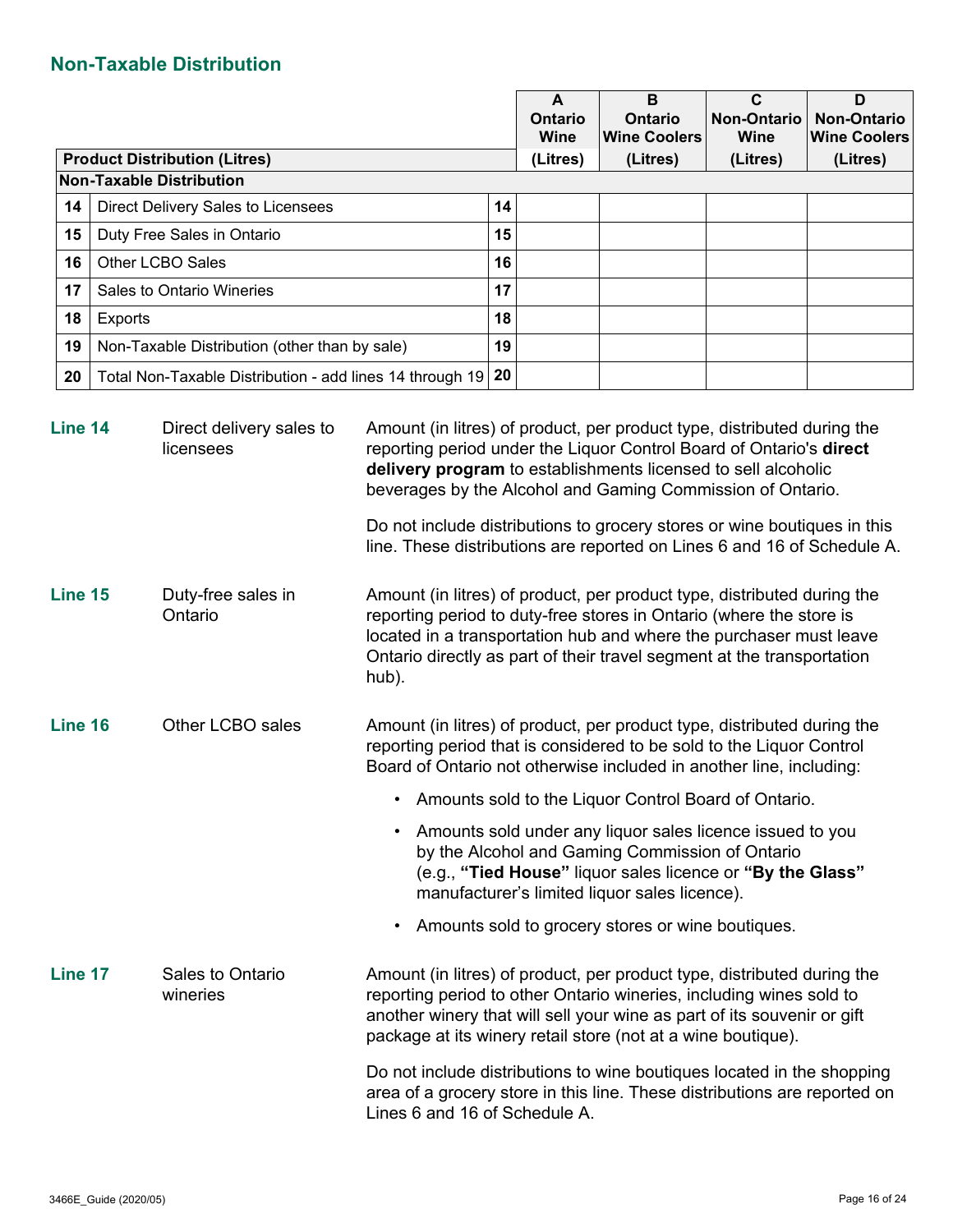| Line 18 | <b>Exports</b>                                   | Amount (in litres) of product, per product type, sold and delivered<br>outside of Ontario during the reporting period.                                                                                                                                                                                                                   |  |  |  |  |
|---------|--------------------------------------------------|------------------------------------------------------------------------------------------------------------------------------------------------------------------------------------------------------------------------------------------------------------------------------------------------------------------------------------------|--|--|--|--|
|         |                                                  | This includes distributions to other nations' embassies and consulates<br>outside of Ontario.                                                                                                                                                                                                                                            |  |  |  |  |
|         |                                                  | This also includes purchases by the Government of Canada where<br>the wine or wine cooler will be warehoused in Ontario and afterwards<br>will be exported for use by Canadian diplomatic or consular offices<br>abroad (e.g., under the federal Department of Foreign Affairs and<br>International Trade's Canadian Wine Initiative.)   |  |  |  |  |
|         |                                                  | Distributions in Ontario to the federal government (other than under<br>the Canadian Wine Initiative) and to other nations' embassies and<br>consulates, if they are not considered to have been sold to the Liquor<br>Control Board of Ontario, are taxable distributions and are normally<br>reported on Lines 1 and 11 of Schedule A. |  |  |  |  |
| Line 19 | Non-taxable distribution<br>(other than by sale) | Amount (in litres) of product, per product type, you distributed without<br>charge in Ontario during the reporting period for which you are claiming<br>the promotional distribution exemption. See the wine tax-related terms<br>and definitions section beginning on page 5 of this guide for more<br>information.                     |  |  |  |  |
|         |                                                  | <b>Note:</b> As for all entries on the return and schedule, keep records<br>supporting the exemption claimed.                                                                                                                                                                                                                            |  |  |  |  |
| Line 20 | Total non-taxable<br>distribution                | Line $14 +$ Line $15 +$ Line $16 +$ Line $17 +$ Line $18 +$ Line $19 =$ Total<br>non-taxable distribution (in litres) of product, per product type, for the<br>reporting period.                                                                                                                                                         |  |  |  |  |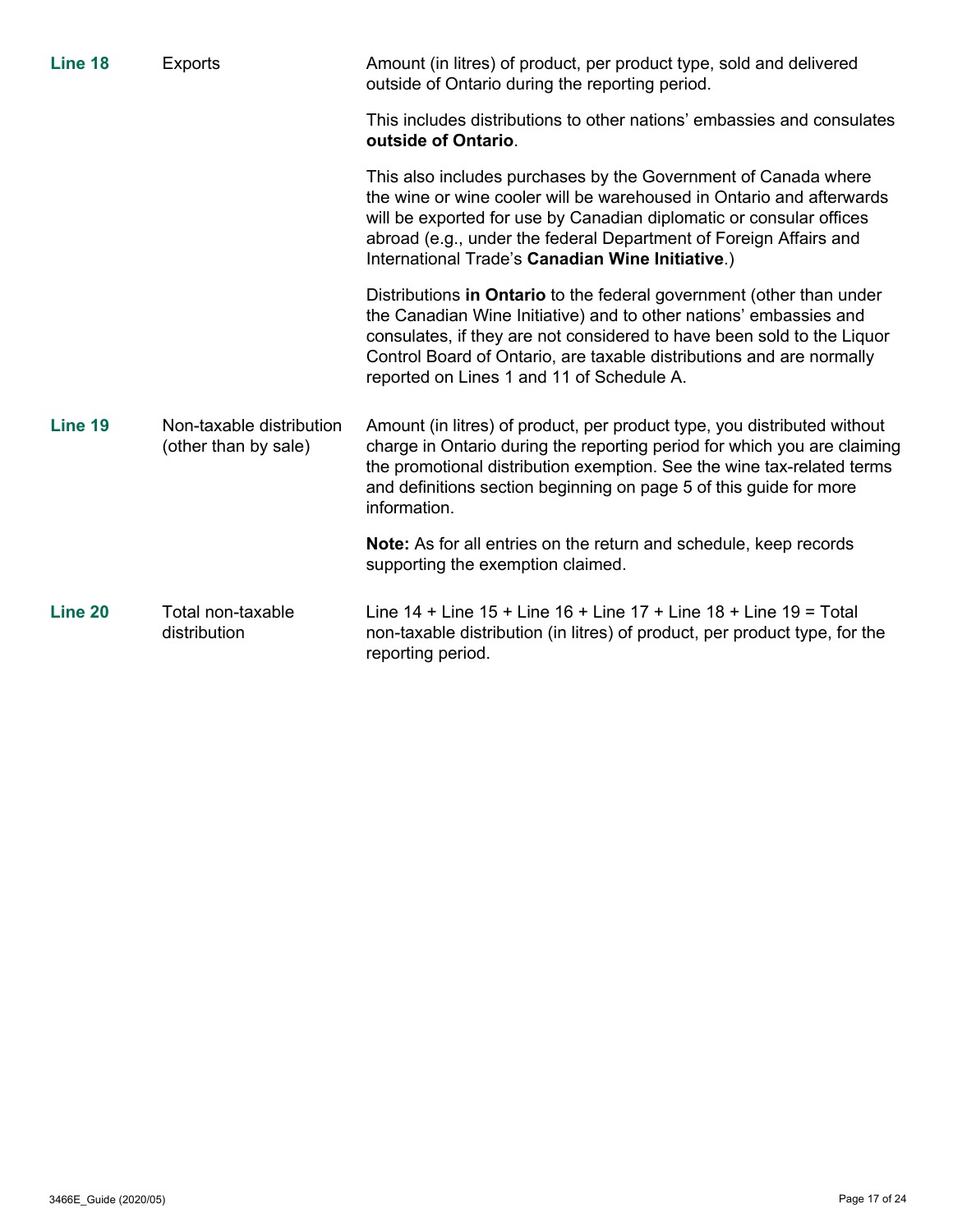# **Instructions for Completing the Wine and Wine Cooler Return**

- As the Wine and Wine Cooler Return relies on information contained in Schedule A, it is recommended that you complete the schedule before completing the return.
- If you have a paper return, the **previous balance on Line 26** has been pre-populated based on the information we have in our records on the date that the return was printed; assessments, payments or other debits and credits issued or received after this date are not reflected on this line. If you file using ONT-TAXS online, your previous balance is shown on the account summary.

## **When completing the return, use the following formats:**

- Where the field is marked "L", report volume in litres, to the nearest whole litre.
- Where the field is marked "\$", report the amount in dollars and cents, to the nearest cent.

## **Wine Tax-Related Terms and Definitions:**

To assist with the completion of the return you may find it helpful to refer to the wine tax-related terms and definitions section, which begins on page 5 of this guide.

## **Different Components of the Wine Tax**

The wine tax comprises the basic tax, the volume tax and the environmental tax. Each component is recorded separately on the return.

## **Basic Tax:**

Ontario wine and Ontario wine coolers are reported using:

• Lines 1 through 4

Non-Ontario wine and non-Ontario wine coolers are reported using:

• Lines 5 through 8

#### **Volume Tax:**

Wine is reported using:

• Lines 10 through 13

Wine coolers are reported using:

• Lines 14 through 17

#### **Environmental Tax:**

Report using:

• Lines 19 through 22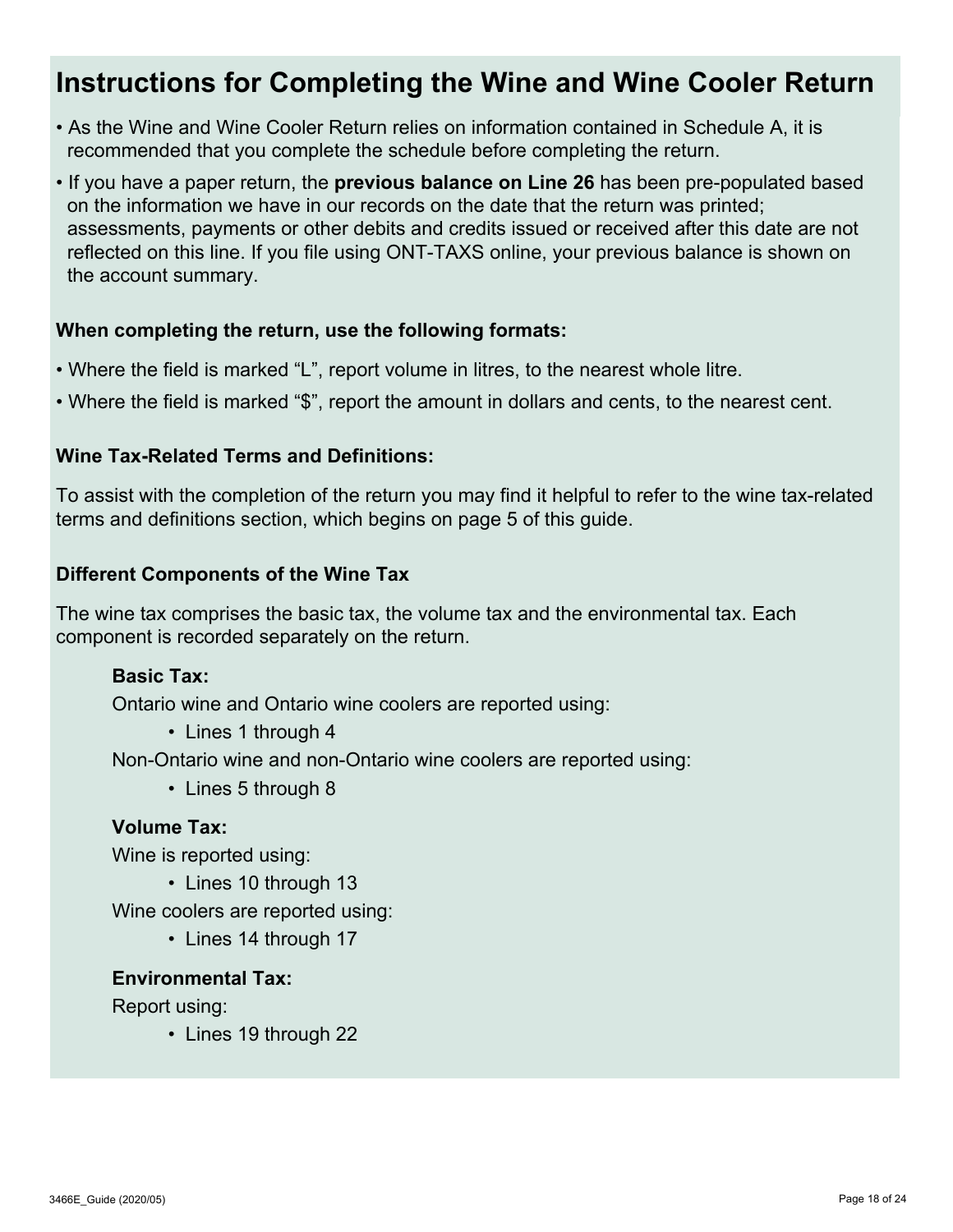# **Basic Tax – Ontario Wine and Ontario Wine Coolers**

|             | Basic Tax (Please round all currency fields to two decimal places)                      |   |      |                 |  |
|-------------|-----------------------------------------------------------------------------------------|---|------|-----------------|--|
|             | <b>Ontario Wine and Wine Coolers</b>                                                    |   |      |                 |  |
|             | Taxable Distribution (by sale) - add lines 1A and 1B from Schedule A                    |   |      |                 |  |
| $\mathbf 2$ | Taxable Distribution (other than by sale) - add lines 2A and 2B from Schedule A         | 2 | - \$ |                 |  |
|             | Ontario Wine and Wine Coolers Basic Tax Rate                                            | 3 |      | <b>Tax Rate</b> |  |
| 4           | Ontario Wine and Wine Coolers Basic Tax Payable - (Line 1 x Line 3) + (Line 2 x Line 3) | 4 | - 5  |                 |  |

| Line 1            | <b>Taxable distribution</b><br>(by sale)                      | (Line $1A +$ Line $1B$ ) from Schedule A = Taxable distribution (by sale),<br>in dollars, of Ontario wine and Ontario wine coolers for the reporting<br>period.                                                                                                                                                          |  |  |  |
|-------------------|---------------------------------------------------------------|--------------------------------------------------------------------------------------------------------------------------------------------------------------------------------------------------------------------------------------------------------------------------------------------------------------------------|--|--|--|
| <b>Line 2</b>     | <b>Taxable distribution</b><br>(other than by sale)           | (Line $2A + Line 2B$ ) from Schedule $A = Taxable$ distribution (other<br>than by sale), in dollars, of Ontario wine and Ontario wine coolers for<br>the reporting period. See the wine tax-related terms and definitions<br>section beginning on page 5 of this guide for Taxable distribution<br>(other than by sale). |  |  |  |
| Line <sub>3</sub> | Ontario wine and<br>Ontario wine coolers<br>basic tax rate    | The Basic Tax Rate applicable to Ontario wine and Ontario wine<br>coolers is pre-populated on the return. Use this figure to calculate the<br>total basic tax payable for Ontario wine and Ontario wine coolers on<br>Line 4.                                                                                            |  |  |  |
| Line 4            | Ontario wine and<br>Ontario wine coolers<br>basic tax payable | Using the Basic Tax Rate for Ontario wine and Ontario wine coolers<br>set out on Line 3 of your return, perform the following calculation:                                                                                                                                                                               |  |  |  |
|                   |                                                               | (Line 1 x Line 3) + (Line 2 x Line 3) = Basic tax payable on Ontario<br>wine and Ontario wine coolers for the reporting period. Before<br>completing the addition, round the multiplication sections of the<br>equation above to the nearest cent.                                                                       |  |  |  |
|                   |                                                               | <b>Example:</b> \$1,234.56 in taxable distribution of Ontario wine and<br>Ontario wine coolers by sale and \$123.45 in taxable distribution of<br>Ontario wine and Ontario wine coolers other than by sale in<br>January 2020:                                                                                           |  |  |  |
|                   |                                                               | $=$ (\$1,234.56 x 0.061) + (\$123.45 x 0.061)                                                                                                                                                                                                                                                                            |  |  |  |
|                   |                                                               | Calculate the multiplication functions first:<br>1.<br>$=$ (\$75.30816) + (\$7.53045)                                                                                                                                                                                                                                    |  |  |  |
|                   |                                                               | Round each multiplication result to the nearest cent:<br>2.<br>$=$ (\$75.31) + (\$7.53)                                                                                                                                                                                                                                  |  |  |  |
|                   |                                                               | 3.<br>Complete the addition:<br>$= $82.84$                                                                                                                                                                                                                                                                               |  |  |  |

Line 4 is added to Line 8 to obtain the total basic tax payable on wine and wine coolers for the reporting period.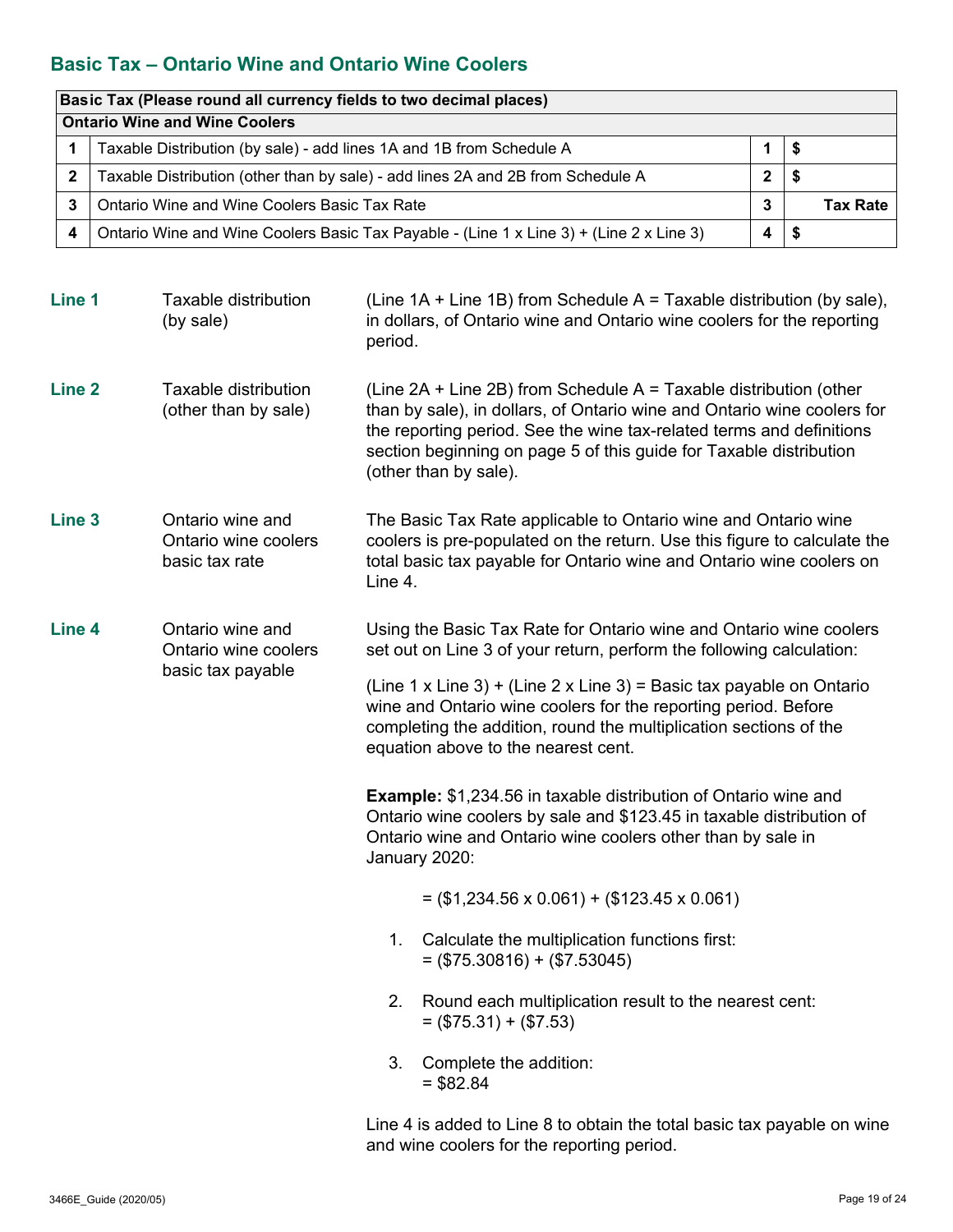# **Basic Tax – Non-Ontario Wine and Non-Ontario Wine Coolers**

|   | Non-Ontario Wine and Wine Coolers                                                           |   |      |                 |  |
|---|---------------------------------------------------------------------------------------------|---|------|-----------------|--|
| 5 | Taxable Distribution (by sale) - add lines 1C and 1D from Schedule A                        | 5 | Ð    |                 |  |
| 6 | Taxable Distribution (other than by sale) - add lines 2C and 2D from Schedule A             | b | ъ    |                 |  |
|   | Non-Ontario Wine and Wine Coolers Basic Tax Rate                                            |   |      | <b>Tax Rate</b> |  |
| 8 | Non-Ontario Wine and Wine Coolers Basic Tax Payable - (Line 5 x Line 7) + (Line 6 x Line 7) | 8 | - \$ |                 |  |
| 9 | Basic Tax Payable - add lines 4 and 8                                                       | 9 |      |                 |  |

| Line 5            | Taxable distribution<br>(by sale)                                        | (Line $1C +$ Line $1D$ ) from Schedule A = Taxable distribution (by sale),<br>in dollars, of non-Ontario wine and non-Ontario wine coolers for the<br>reporting period.                                                                                                                                                             |
|-------------------|--------------------------------------------------------------------------|-------------------------------------------------------------------------------------------------------------------------------------------------------------------------------------------------------------------------------------------------------------------------------------------------------------------------------------|
| Line <sub>6</sub> | Taxable distribution<br>(other than by sale)                             | (Line $2C +$ Line $2D$ ) from Schedule A = Taxable distribution (other<br>than by sale), in dollars, of non-Ontario wine and non-Ontario wine<br>coolers for the reporting period. See the wine tax-related terms and<br>definitions section beginning on page 5 of this guide for Taxable<br>distribution (other than by sale).    |
| <b>Line 7</b>     | Non-Ontario wine and<br>Non-Ontario wine<br>coolers basic tax rate       | The Basic Tax Rate applicable to non-Ontario wine and non-Ontario<br>wine coolers is pre-populated on the return. Use this figure to calculate<br>the total basic tax payable for non-Ontario wine and non-Ontario wine<br>coolers on Line 8.                                                                                       |
| Line <sub>8</sub> | Non-Ontario wine and<br>Non-Ontario wine<br>coolers basic tax<br>payable | Using the Basic Tax Rate for non-Ontario wine and non-Ontario wine<br>coolers set out on Line 7 of your return, perform the following<br>calculation:                                                                                                                                                                               |
|                   |                                                                          | (Line 5 x Line 7) + (Line 6 x Line 7) = Basic tax payable on non-Ontario<br>wine and non-Ontario wine coolers for the reporting period. Before<br>completing the addition round the multiplication sections of the<br>equation above to the nearest cent (refer to the example calculation for<br>Line 4 on page 19 of this guide). |
| Line <sub>9</sub> | Basic tax payable                                                        | Line $4 +$ Line $8 =$ Basic tax payable on wine and wine coolers for the<br>reporting period.                                                                                                                                                                                                                                       |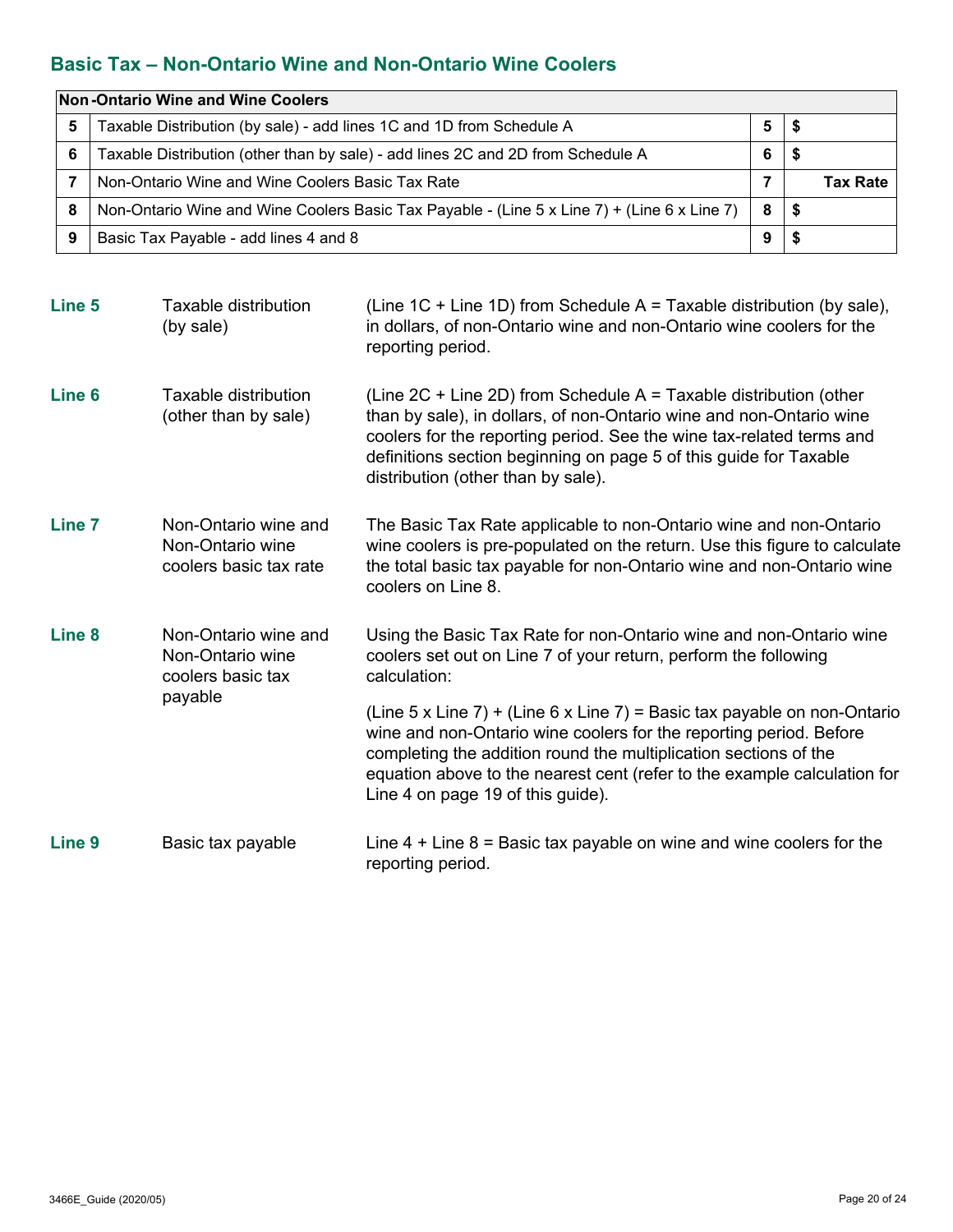# **Volume Tax**

|         | <b>Volume Tax</b>                                                                             |         |      |                 |
|---------|-----------------------------------------------------------------------------------------------|---------|------|-----------------|
| 10      | Wine Taxable Distribution (by sale) - add lines 11A and 11C from Schedule A                   | 10      |      |                 |
| 11      | Wine Taxable Distribution (other than by sale) - add lines 12A and 12C from Schedule A        | 11      |      |                 |
| $12 \,$ | Wine Volume Tax Rate                                                                          | $12 \,$ |      | <b>Tax Rate</b> |
| 13      | Wine Volume Tax Payable (Line 10 x Line 12) + (Line 11 x Line 12)                             | 13      | - \$ |                 |
| 14      | Wine Cooler Taxable Distribution (by sale) - add lines 11B and 11D from Schedule A            | 14      |      |                 |
| 15      | Wine Cooler Taxable Distribution (other than by sale) - add lines 12B and 12D from Schedule A | 15      |      |                 |
| 16      | Wine Cooler Volume Tax Rate                                                                   | 16      |      | <b>Tax Rate</b> |
| 17      | Wine Cooler Volume Tax Payable - (Line 14 x Line 16) + (Line 15 x Line 16)                    | 17      | - \$ |                 |
| 18      | Volume Tax Payable - add lines 13 and 17                                                      | 18      | - \$ |                 |

| Line 10 | Wine taxable<br>distribution (by sale)                      | (Line 11A + Line 11C) from Schedule $A =$ Taxable distribution (by<br>sale), in litres, of wine for the reporting period.                                                                                                                                                                     |
|---------|-------------------------------------------------------------|-----------------------------------------------------------------------------------------------------------------------------------------------------------------------------------------------------------------------------------------------------------------------------------------------|
| Line 11 | Wine taxable<br>distribution (other than<br>by sale)        | (Line 12A + Line 12C) from Schedule $A =$ Taxable distribution (other<br>than by sale), in litres, of wine for the reporting period. See the wine<br>tax-related terms and definitions section beginning on page 5 of this<br>guide for Taxable distribution (other than by sale).            |
| Line 12 | Wine volume tax rate                                        | The Volume Tax Rate applicable to wine is pre-populated on the<br>return. Use this figure to calculate the total volume tax payable for<br>wine on Line 13.                                                                                                                                   |
| Line 13 | Wine volume tax<br>payable                                  | Using the wine Volume Tax Rate set out on Line 12 of your return,<br>perform the following calculation:                                                                                                                                                                                       |
|         |                                                             | (Line 10 x Line 12) + (Line 11 x Line 12) = Volume tax payable on<br>wine for the reporting period. Before completing the addition, round<br>the multiplication sections of the equation above to the nearest cent<br>(refer to the example calculation for Line 4 on page 19 of this guide). |
| Line 14 | Wine cooler taxable<br>distribution (by sale)               | (Line $11B +$ Line $11D$ ) from Schedule A = Taxable distribution (by<br>sale), in litres, of wine cooler for the reporting period.                                                                                                                                                           |
| Line 15 | Wine cooler taxable<br>distribution (other than<br>by sale) | (Line $12B +$ Line $12D$ ) from Schedule A = Taxable distribution (other<br>than by sale), in litres, of wine cooler for the reporting period. See the<br>wine tax- related terms and definitions section beginning on page 5 of<br>this guide for Taxable distribution (other than by sale). |
| Line 16 | Wine cooler volume<br>tax rate                              | The Volume Tax Rate applicable to wine coolers is pre-populated on<br>the return. Use this figure to calculate the total volume tax payable for<br>wine coolers on Line 17.                                                                                                                   |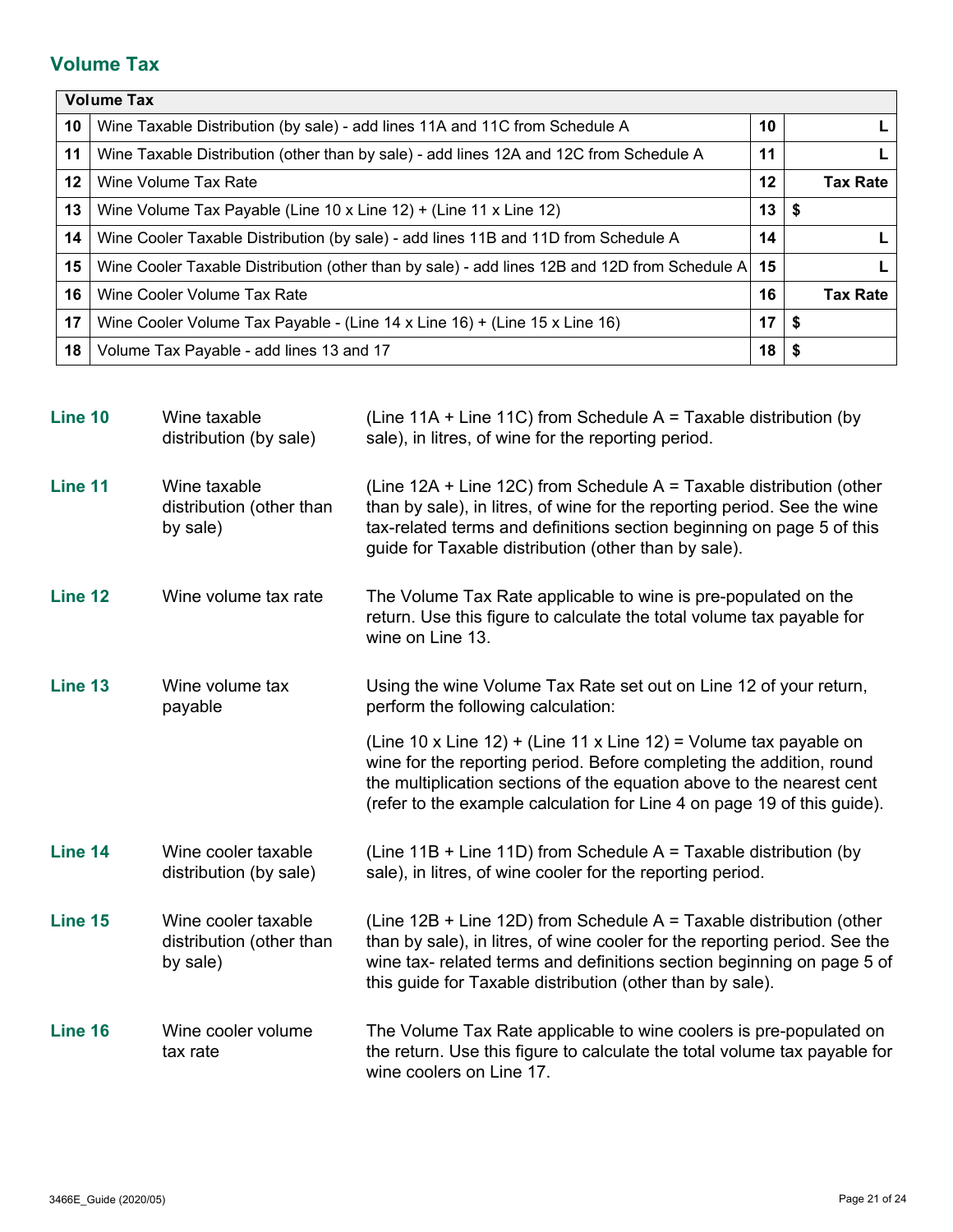| Line 17 | Wine cooler volume<br>tax payable | Using the wine cooler Volume Tax Rate set out on Line 16 of your<br>return, perform the following calculation:                                                                                                                                                                                          |  |  |
|---------|-----------------------------------|---------------------------------------------------------------------------------------------------------------------------------------------------------------------------------------------------------------------------------------------------------------------------------------------------------|--|--|
|         |                                   | (Line 14 x Line 16) + (Line 15 x Line 16) = Volume tax payable on<br>wine cooler for the reporting period. Before completing the addition,<br>round the multiplication sections of the equation above to the nearest<br>cent (refer to the example calculation for Line 4 on page 19 of this<br>guide). |  |  |
| Line 18 | Volume tax payable                | Line $13 +$ Line $17 =$ Volume tax payable on wine and wine coolers for<br>the reporting period.                                                                                                                                                                                                        |  |  |

# **Environmental Tax**

|      | <b>Environmental Tax</b>                                              |    |                 |  |  |
|------|-----------------------------------------------------------------------|----|-----------------|--|--|
| 19 I | Non-Refillable Containers (by sale)                                   | 19 |                 |  |  |
| 20   | Non-Refillable Containers (other than by sale)                        | 20 |                 |  |  |
| 21   | <b>Environmental Tax Rate</b>                                         | 21 | <b>Tax Rate</b> |  |  |
| 22   | Environmental Tax Payable - (Line 19 x Line 21) + (Line 20 x Line 21) | 22 |                 |  |  |

| Line 19 | Non-refillable containers<br>(by sale)            | Insert the total quantity of non-refillable containers in which wine and<br>wine coolers were distributed under Taxable distribution (by sale)<br>during the reporting period.                                                                                                                                                                                                                                                                                                                                                                                                                                |  |  |
|---------|---------------------------------------------------|---------------------------------------------------------------------------------------------------------------------------------------------------------------------------------------------------------------------------------------------------------------------------------------------------------------------------------------------------------------------------------------------------------------------------------------------------------------------------------------------------------------------------------------------------------------------------------------------------------------|--|--|
|         |                                                   | Do not include the containers for wine and wine coolers you<br>distributed under Non-taxable distribution (by sale) during the<br>reporting period.                                                                                                                                                                                                                                                                                                                                                                                                                                                           |  |  |
| Line 20 | Non-refillable containers<br>(other than by sale) | Insert the total quantity of non-refillable containers in which wine and<br>wine coolers were distributed under Taxable distribution (other than by<br>sale) during the reporting period. See the wine tax-related terms and<br>definitions section beginning on page 5 of this guide for Taxable<br>distribution (other than by sale).                                                                                                                                                                                                                                                                       |  |  |
|         |                                                   | Do not include the containers for wine and wine coolers you<br>distributed during the reporting period without charge in Ontario that<br>you are claiming as being exempt from wine tax under the limited<br>promotional distribution exemption. If this exemption is claimed for the<br>wine and wine coolers distributed without charge in Ontario, none of<br>the basic tax, volume tax or the environmental tax applies to that wine<br>or wine cooler. See the wine tax-related terms and definitions section<br>beginning on page 5 of this guide for Non-taxable distribution (other<br>than by sale). |  |  |
| Line 21 | Environmental tax<br>rate                         | The Environmental Tax Rate is pre-populated on the return. Use this<br>figure to calculate the total Environmental tax payable on Line 22.                                                                                                                                                                                                                                                                                                                                                                                                                                                                    |  |  |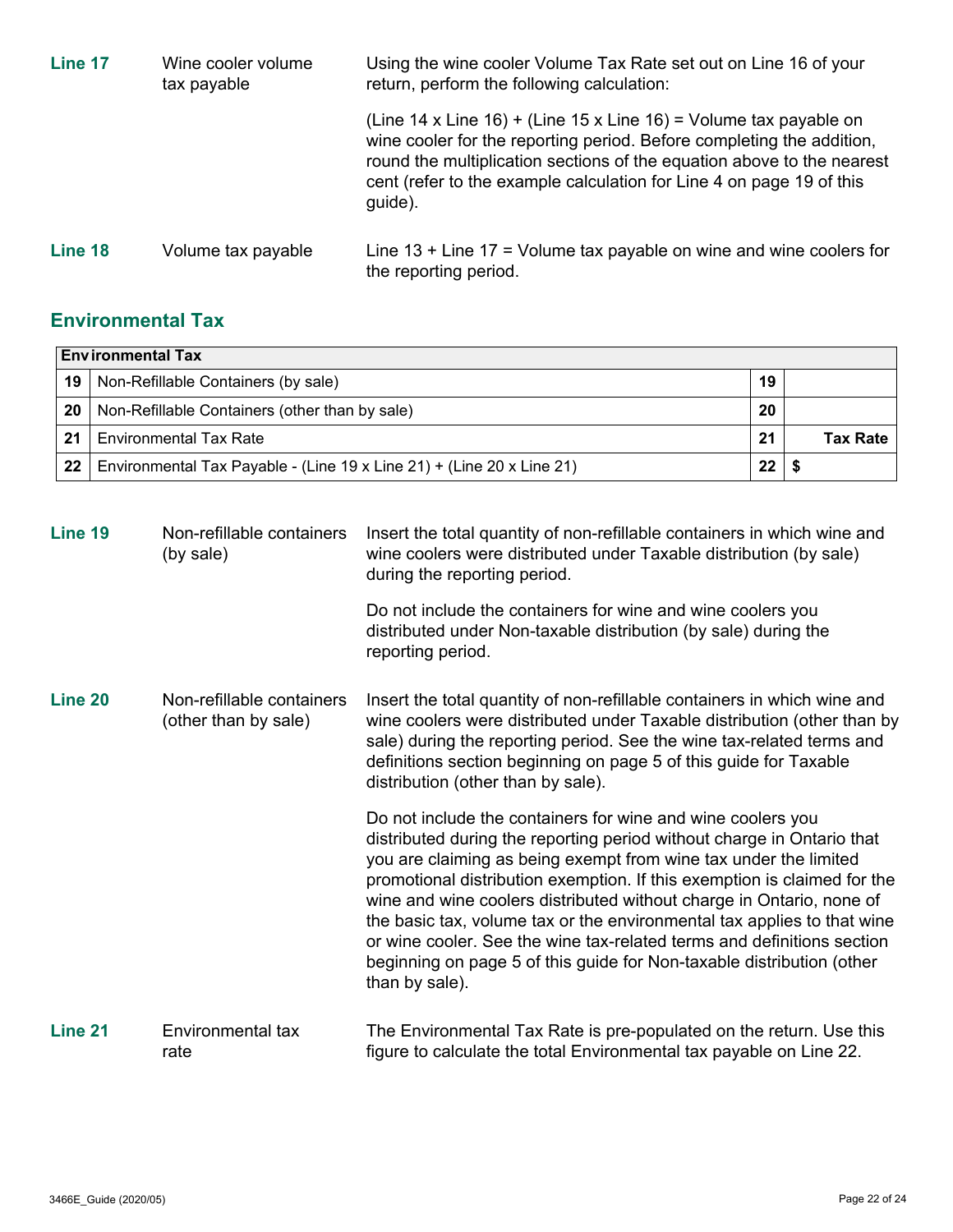**Line 22** Environmental tax

payable

Using the Environmental Tax Rate set out on Line 21 of your return, perform the following calculation:

(Line 19 x Line 21) + (Line 20 x Line 21) = Environmental tax payable for the reporting period. Before completing the addition, round the multiplication sections of the equation above to the nearest cent (refer to the example calculation for Line 4 on page 19 of this guide).

# **Tax Due Calculation**

| <b>Tax Due Calculation</b> |                                                           |    |  |  |
|----------------------------|-----------------------------------------------------------|----|--|--|
| 23                         | Total Tax Payable - add lines 9, 18 and 22                | 23 |  |  |
| 24                         | Adjustments                                               | 24 |  |  |
| 25                         | Tax Due (or Credit) - add lines 23 and 24                 | 25 |  |  |
| 26                         | <b>Previous Balance</b>                                   | 26 |  |  |
| 27                         | Total Due (or Credit) - add lines 25 and 26               | 27 |  |  |
| 28                         | <b>Payment Amount - transfer to payment voucher below</b> | 28 |  |  |

| Line 23 | Total tax payable     | Line $9 +$ Line $18 +$ Line 22 = Total wine tax payable for the reporting<br>period.                                                                                                                                                                                                                                                                                |
|---------|-----------------------|---------------------------------------------------------------------------------------------------------------------------------------------------------------------------------------------------------------------------------------------------------------------------------------------------------------------------------------------------------------------|
| Line 24 | Adjustments           | Enter adjustments to the tax payable (if any). This could include<br>product returns made after the sale was reported in a previous return.                                                                                                                                                                                                                         |
|         |                       | <b>Note:</b> As for all entries on the return and schedules, keep records<br>supporting the adjustment claimed.                                                                                                                                                                                                                                                     |
| Line 25 | Tax due (or credit)   | Line $23 +$ Line $24 =$ Tax due (or credit) for the reporting period.                                                                                                                                                                                                                                                                                               |
| Line 26 | Previous balance      | Your previous balance, if any, is pre-populated on the paper return.<br>Use this figure to calculate the Total due (or credit).                                                                                                                                                                                                                                     |
|         |                       | Note: For paper returns, this balance represents the status of<br>your account as at the date the return was printed. Assessments,<br>payments or other debits and credits issued or received after the<br>return was printed are not reflected on this line. If you require<br>further information regarding your account balance, please contact the<br>ministry. |
|         |                       | If you file using ONT-TAXS online, there is no Line 26 or 27 as your<br>balance is shown in the account summary.                                                                                                                                                                                                                                                    |
| Line 27 | Total due (or credit) | Use the Previous balance (if any) set out on Line 26 of your return.                                                                                                                                                                                                                                                                                                |
|         |                       | Line $25 +$ Line $26 =$ Total due (or credit) for the reporting period.                                                                                                                                                                                                                                                                                             |